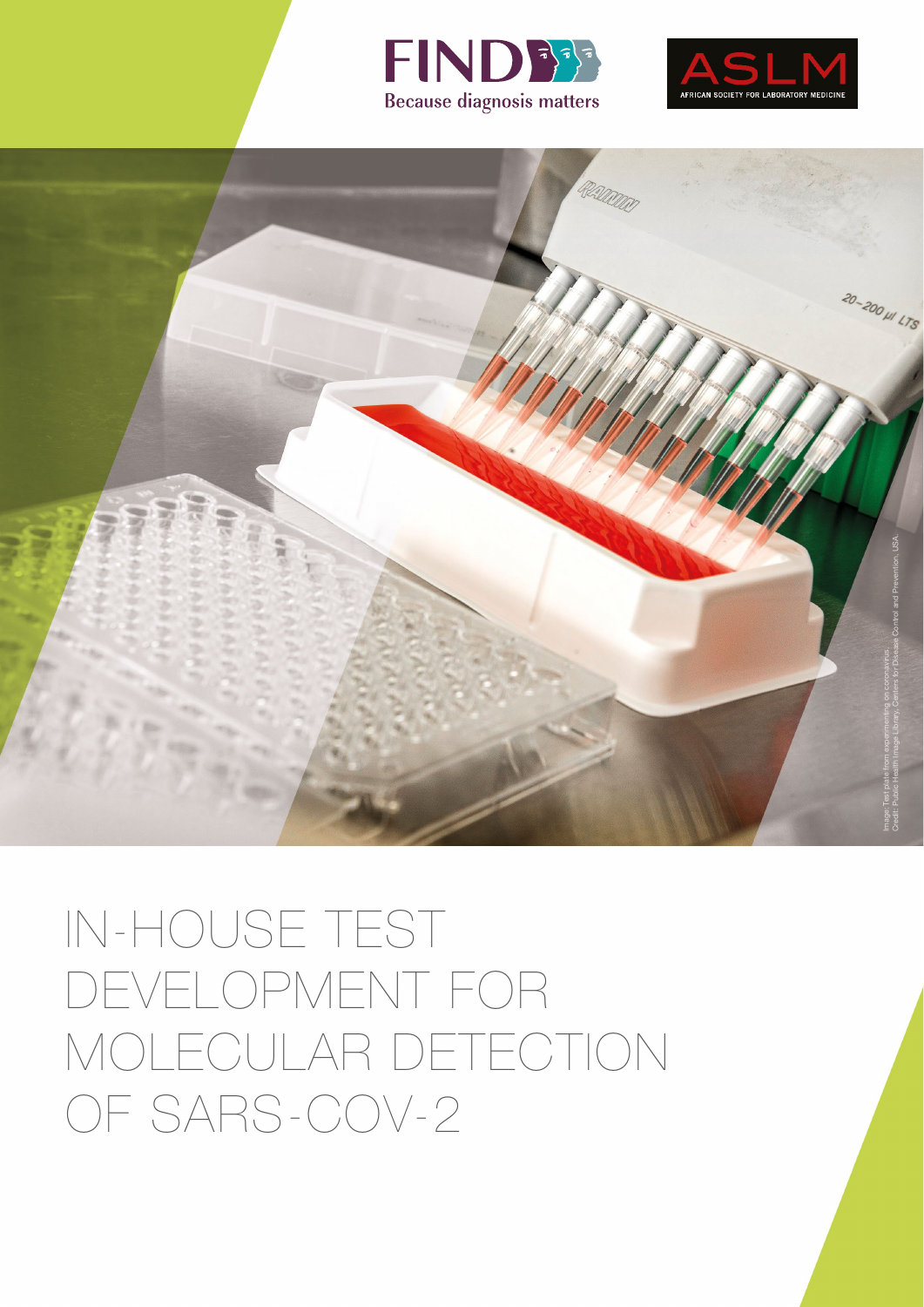# CONTENTS

| Viral RNA Extraction Methods 8                     |
|----------------------------------------------------|
|                                                    |
| Resource Considerations for Developing In-House    |
|                                                    |
| Assay Development Equipment Requirements  10       |
| Overview of the Assay Design Process  11           |
|                                                    |
|                                                    |
| Hybridization/Hydrolysis Probe Design 12           |
| Suggestions for the Selection of Primers and       |
|                                                    |
| Additional Components of the Reverse Transcription |
|                                                    |
| and Polymerase Chain Reactions  13                 |
|                                                    |
| Suggestions for the Selection of Enzymes  15       |
|                                                    |
|                                                    |
| Using LDTs Developed by Other Laboratories  17     |
|                                                    |
|                                                    |
|                                                    |
|                                                    |
|                                                    |
| Precision                                          |
| Diagnostic Testing in the Clinical Laboratory  20  |
|                                                    |
|                                                    |
|                                                    |

| <b>Measure of Uncertainty for SARS-CoV-2</b> |  |
|----------------------------------------------|--|
|                                              |  |
| Pre-analytical Sources of Uncertainty22      |  |
|                                              |  |
| Quality Assurance for PCR testing 23         |  |
|                                              |  |
|                                              |  |
|                                              |  |

| Appendix 1:<br>Select RNA Extraction Kits and Automated                                                                                         |
|-------------------------------------------------------------------------------------------------------------------------------------------------|
| Appendix 2:                                                                                                                                     |
| Appendix 3:<br>Select real-time RT-PCR System Manufacturers  30                                                                                 |
| Appendix 4:<br>Select Primer and Probe Designers and                                                                                            |
| Appendix 5:                                                                                                                                     |
| Appendix 6:<br>Contamination-Prevention Practices  33<br>Area 2: Nucleic acid extraction area34<br>Area 3: Amplification & Detection area(s) 35 |
| Appendix 7:<br>Select COVID-19 Proficiency Test Providers 36                                                                                    |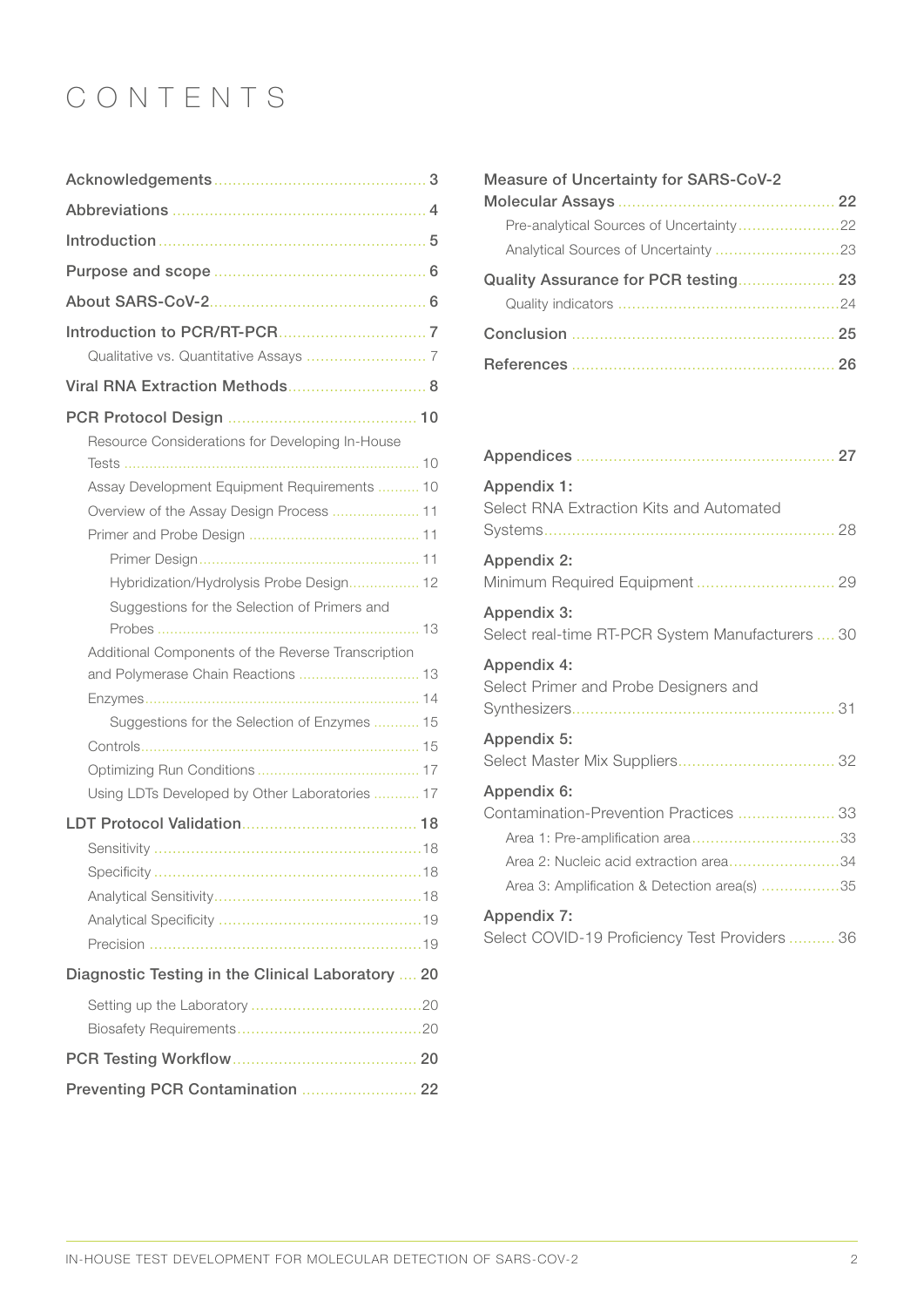## ACKNOWLEDGEMENTS

This guide was developed by the Foundation for Innovative New Diagnostics (FIND) and the African Society for Laboratory Medicine (ASLM), with funding from UK Aid. Translation of this document into French was made possible by funding from Unitaid.

We would like to acknowledge with thanks all those who contributed to the development and review of this guide:

Lead writers: Marinus Barnard, André Trollip, Devy Emperador, Heidi Albert (FIND), Sharon Altmann and Lance Presser (MRIGlobal)

Reviewers: Karishma Saran, Beatrice Gordis (FIND), Casey Ross (MRIGlobal), Collins Otieno, Pascale Ondoa, Marguerite Massinga, Anafi Mataka (ASLM)

Layout: JR Papa (SFD Creative)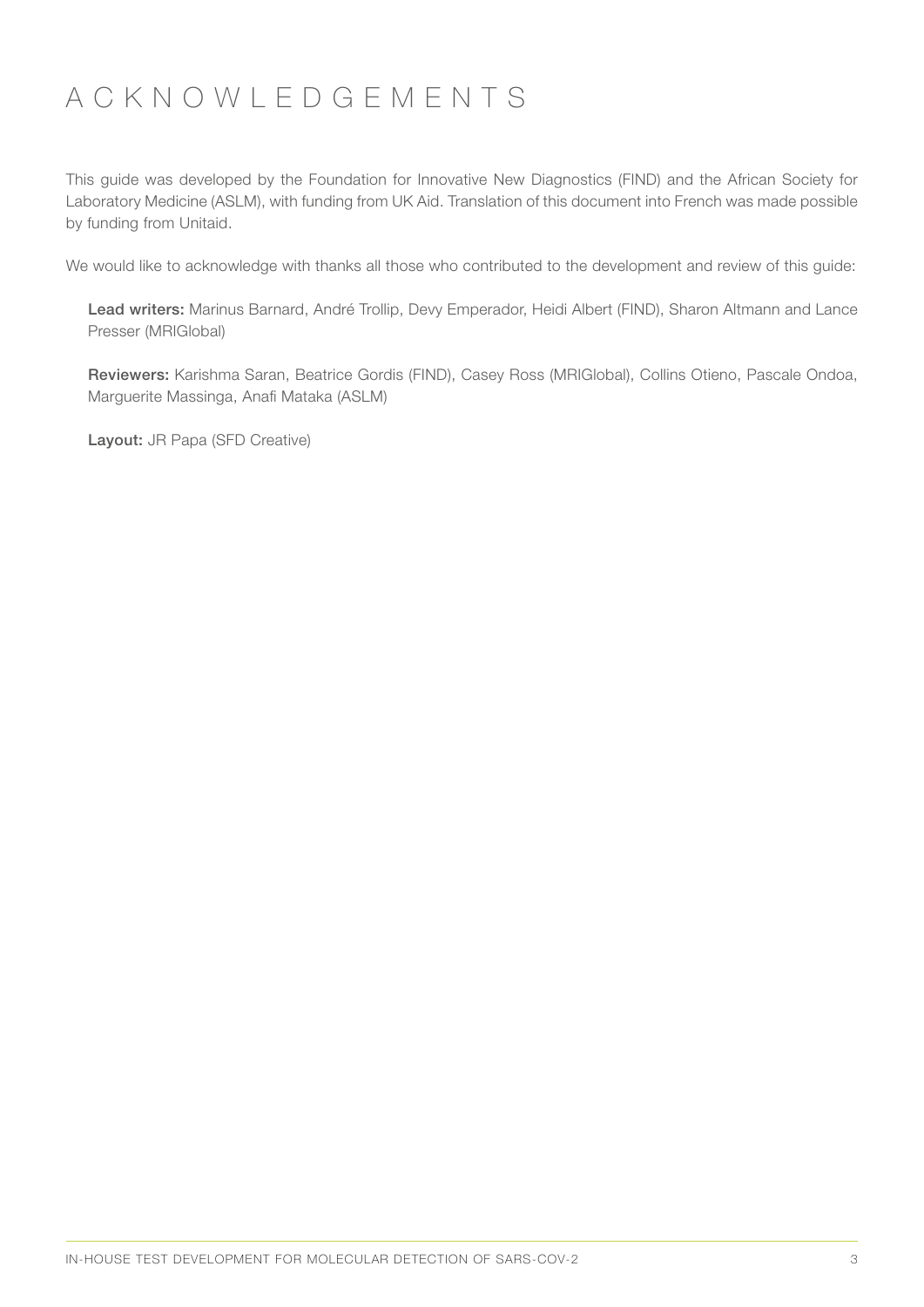# ABBREVIATIONS

| bp                | Base pairs                                        | qRT-PCR       | Quantitative reverse transcription                 |
|-------------------|---------------------------------------------------|---------------|----------------------------------------------------|
| <b>BSC</b>        | <b>Biosafety cabinet</b>                          |               | polymerase chain reaction                          |
| <b>BSL</b>        | <b>Biosafety level</b>                            | <b>RNA</b>    | Ribonucleic acid                                   |
| <b>cDNA</b>       | Complementary deoxyribonucleic<br>acid            | <b>RT-PCR</b> | Reverse transcription polymerase<br>chain reaction |
| COVID-19          | Coronavirus 2019                                  | SARS-CoV-2    | Severe Acute Respiratory Syndrome<br>Coronavirus 2 |
| Cq                | Cycle quantification value                        | <b>SOP</b>    | Standard operating procedure                       |
| <b>CT</b>         | Cycle threshold value                             | <b>ssRNA</b>  | Single strand ribonucleic acid                     |
| <b>DNA</b>        | Deoxyribonucleic acid                             | <b>TAT</b>    | Turnaround time                                    |
| <b>DNTP</b>       | Deoxynucleoside triphosphate                      | Tm            | Melting temperature                                |
| dsDNA             | Double-stranded deoxyribonucleic<br>acid          | <b>UNG</b>    | Uracil-N-glycosylase                               |
| <b>DTT</b>        | Dithiothreitol                                    | <b>WHO</b>    | World Health Organization                          |
| <b>DUTP</b>       | Deoxyuridine triphosphate                         |               |                                                    |
| <b>EQA</b>        | External quality assessment                       |               |                                                    |
| <b>EVAg</b>       | European Virus Archive - GLOBAL                   |               |                                                    |
| gDNA              | Genomic deoxyribonucleic acid                     |               |                                                    |
| G                 | Guanine                                           |               |                                                    |
| <b>GITC</b>       | Guanidinium isothiocyanate                        |               |                                                    |
| <b>IAC</b>        | Internal amplification control                    |               |                                                    |
| <b>IQC</b>        | Internal quality control                          |               |                                                    |
| <b>ISO</b>        | International Organization for<br>Standardization |               |                                                    |
| <b>IVD</b>        | In vitro diagnostic                               |               |                                                    |
| <b>KCI</b>        | Potassium chloride                                |               |                                                    |
| <b>KPI</b>        | Key performance indicator                         |               |                                                    |
| LDT               | Laboratory-developed test                         |               |                                                    |
| <b>LMICs</b>      | Low- and middle-income countries                  |               |                                                    |
| LoD               | Limit of detection                                |               |                                                    |
| MgCl <sub>2</sub> | Magnesium chloride                                |               |                                                    |
| <b>NAAT</b>       | Nucleic acid amplification test                   |               |                                                    |
| <b>NEC</b>        | Negative extraction control                       |               |                                                    |
| No-RT             | No reverse-transcriptase control                  |               |                                                    |
| <b>NTC</b>        | No template control                               |               |                                                    |
| <b>PCR</b>        | Polymerase chain reaction                         |               |                                                    |
| PT                | Proficiency testing                               |               |                                                    |
| <b>PTC</b>        | Positive template control                         |               |                                                    |
| QA                | Quality assurance                                 |               |                                                    |
| QC                | Quality control                                   |               |                                                    |
| QMS               | Quality management system                         |               |                                                    |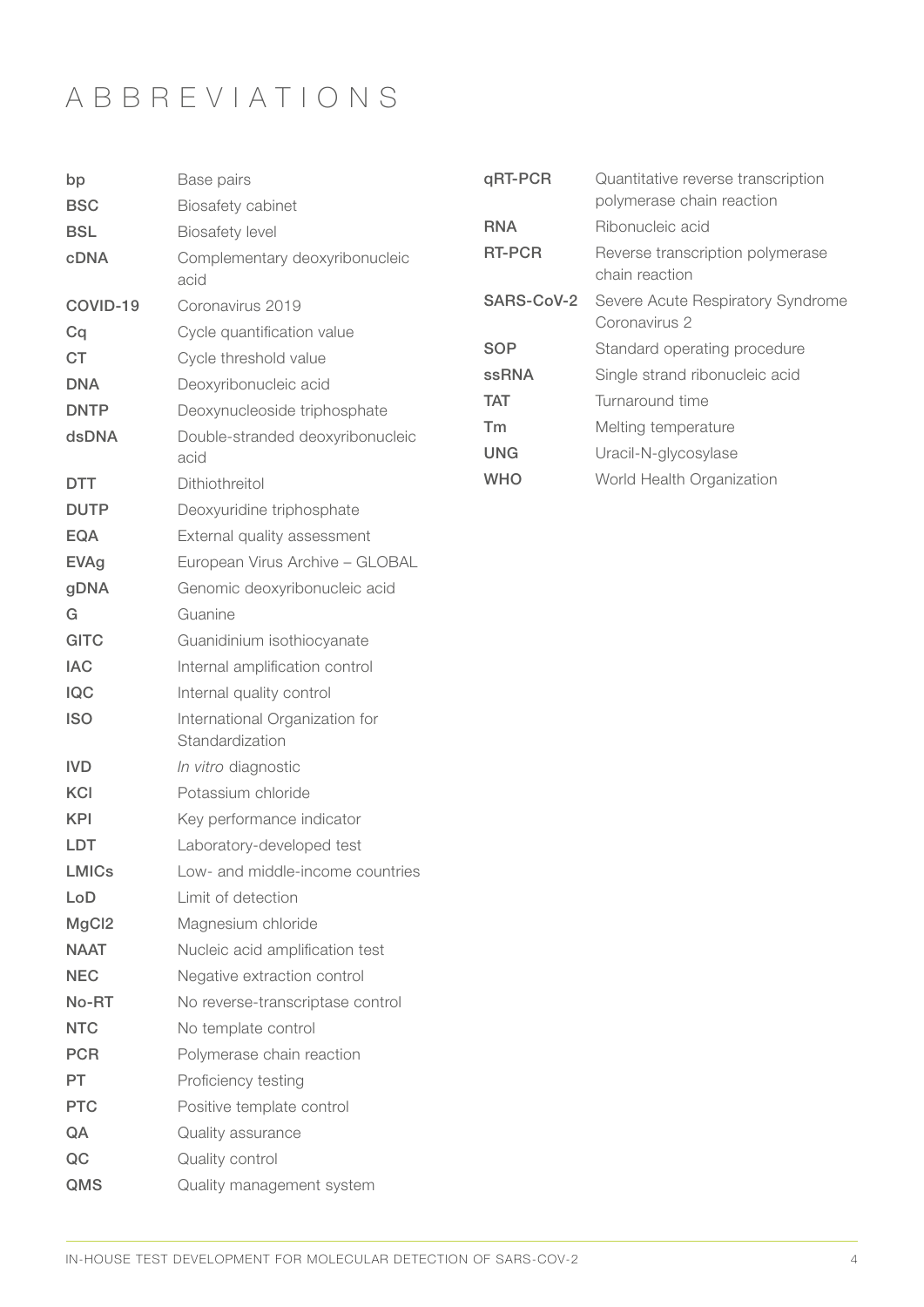# INTRODUCTION

The SARS-CoV-2 global pandemic has thrust testing and diagnostic laboratory services into the global spotlight. Aggressive, sustained testing is the cornerstone of the test-trace-isolate strategies that are central to today's SARS-CoV-2 response, and critical to mitigating both the health and economic impact of the pandemic.

Effective testing strategies rely on the quick turnaround of results from reliable, accurate tests. Testing provides critical information for disease surveillance and targeted interventions for communities most in need. It can also help weak health systems manage scarce resources such as hospital beds.

Looking forward, effective testing will also underpin the success of future SARS-CoV-2 vaccines and therapeutics. Test data are already informing clinical trials that are currently underway. Once therapies or vaccines become available, diagnostics will enable roll out strategies and help ensure our most vulnerable populations can be reached first.

Despite its widely accepted importance, SARS-CoV-2 diagnostic testing has been a critical failure in many countries. In the case of a new human pathogen like SARS-CoV-2, diagnostics are not available immediately and must be created "from scratch". This means that there is a lag time between when the need for tests is identified and when those tests are available for use. In low- and middle-income countries (LMICs), the challenges are drastically magnified and span the entire diagnostic value chain. Accurate, rapid diagnostic tests are not available; personal protective equipment and necessary testing reagents are backlogged, unavailable, or unaffordable; and cold-chain systems necessary for preserving the integrity of diagnostic reagents are fragile. The development of tests "inhouse" to detect emerging pathogens is one strategy that can help mitigate some of the challenges associated with relying on kits produced elsewhere in the region or world.

The World Health Organization (WHO) recommends testing for SARS-CoV-2 using nucleic acid amplification tests (NAATs). This technology is based on the detection of unique sequences of viral ribonucleic acids (RNA) using techniques such as real-time reverse transcription polymerase chain reaction (real-time RT-PCR). There are two types of testing platforms for the detection of SARS-CoV-2:

- + Closed systems: These are proprietary testing systems, where all accessories need to be sourced from the test manufacturer. Closed testing systems have standardized procedures and cannot be programmed to use test accessories sourced from a different manufacturer. Examples include the Abbott m2000 RealTime System, BioFire® FilmArray® System, Cepheid GeneXpert® Systems, and Roche cobas® systems.
- + Open systems: Unlike closed systems, open systems can accommodate different kinds of tests from multiple manufacturers as well as laboratory-developed tests (LDTs). Standards depend on the various components. Examples include Bio-Rad's CFX systems, the ABI 7500 DX, and Qiagen's Rotor-Gene.

The process of developing a new diagnostic molecular assay is challenging, and requires the investment of time, money, and resources to accomplish. For closed systems in particular, the resources available to produce and distribute supplies are highly constrained and during large outbreaks of disease, test manufacturers can meet only a small fraction of the global demand for their products. Ultimately, the ability to develop and validate tests "in-house" positions a laboratory to respond more quickly to outbreaks of emerging pathogens than it would be able to if it were reliant on commercial assay development and approval.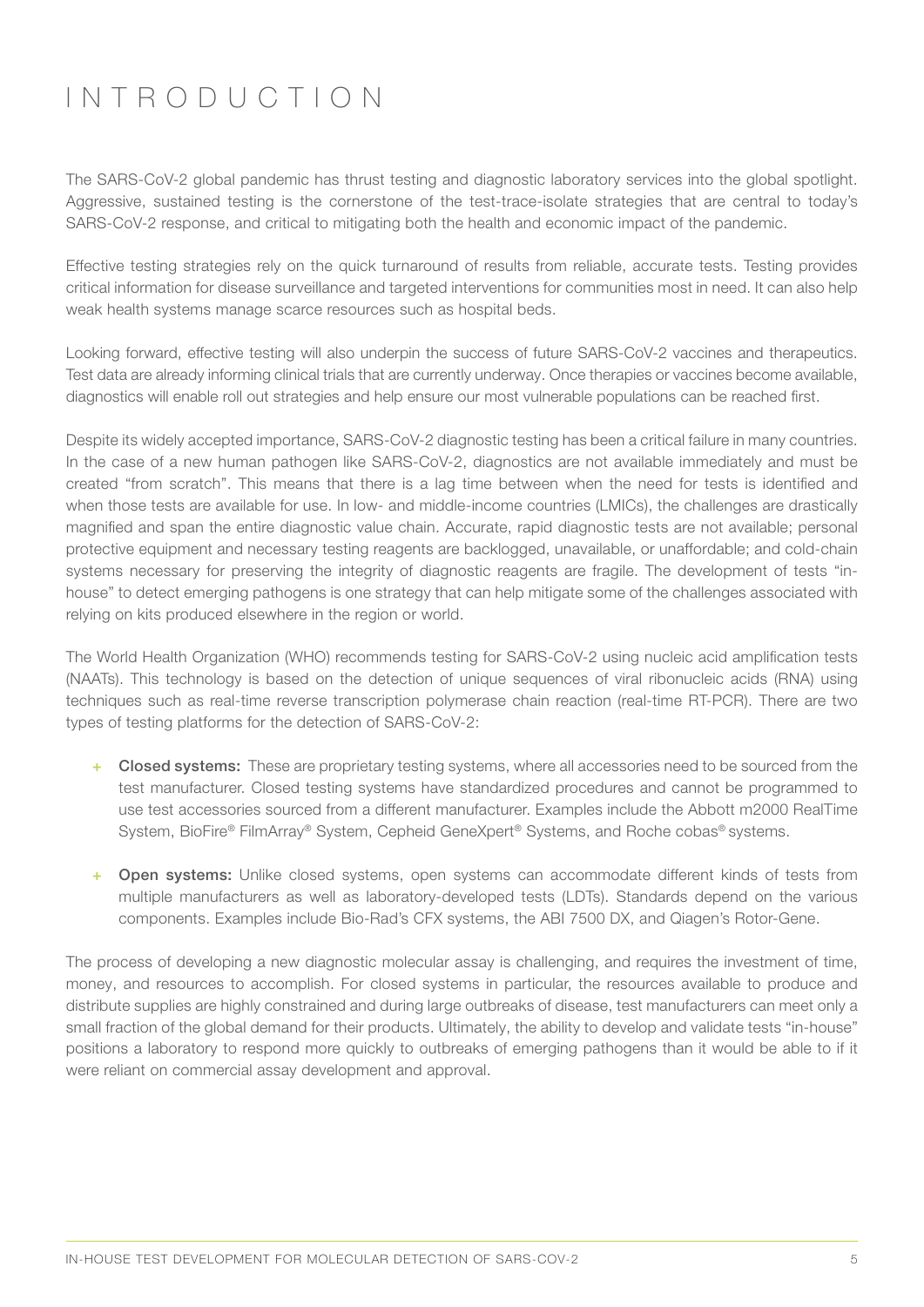## PURPOSE AND SCOPE

This document provides guidance on the development of a new, in-house, real-time RT-PCR test for SARS-CoV-2 for national laboratories, university laboratories, and private laboratories with established molecular biology capabilities. The information contained herein will also provide a roadmap for the creation of new molecular diagnostic tests for other emerging pathogens as well. Throughout the document, we will take into consideration the constraints of resource-limited laboratories, as well as provide an outline of requirements for good molecular biology practices including quality control (QC) and quality assurance (QA).

## ABOUT SARS-COV-2

SARS-CoV-2 is a positive-sense single-stranded RNA virus with a single linear RNA segment. The causative agent of coronavirus diseases 2019 (COVID-19), it is the seventh known coronavirus and fifth from the Betacoronavirus genus (including; OC43, HKU1, SARS-CoV, and MERS-CoV) to infect people (1). Like other coronaviruses, SARS-CoV-2 has four structural proteins, known as the S (spike), E (envelope), M (membrane), and N (nucleocapsid) proteins. The N protein coats and protects the RNA genome, and the S, E, and M proteins together create the viral envelope. The S protein is the protein responsible for allowing the virus to attach to and fuse with the membrane of a host cell (2). The emergence of the virus in the Wuhan province of China was first reported in December 2019 (3). WHO declared the virus pandemic on 11 March 2020 (4), and as of the time of writing this document, the pandemic is ongoing.





For reliable information on the latest SARS-CoV-2 research, see:

- + [https://www.thelancet.com/coronavirus?dgcid=kr\\_pop-up\\_tlcoronavirus20](https://www.thelancet.com/coronavirus?dgcid=kr_pop-up_tlcoronavirus20)
- + <https://www.nature.com/collections/hajgidghjb>
- + <https://www.nejm.org/coronavirus>
- + [https://www.sciencemag.org/collections/coronavirus?intcmp=ghd\\_cov](https://www.sciencemag.org/collections/coronavirus?intcmp=ghd_cov)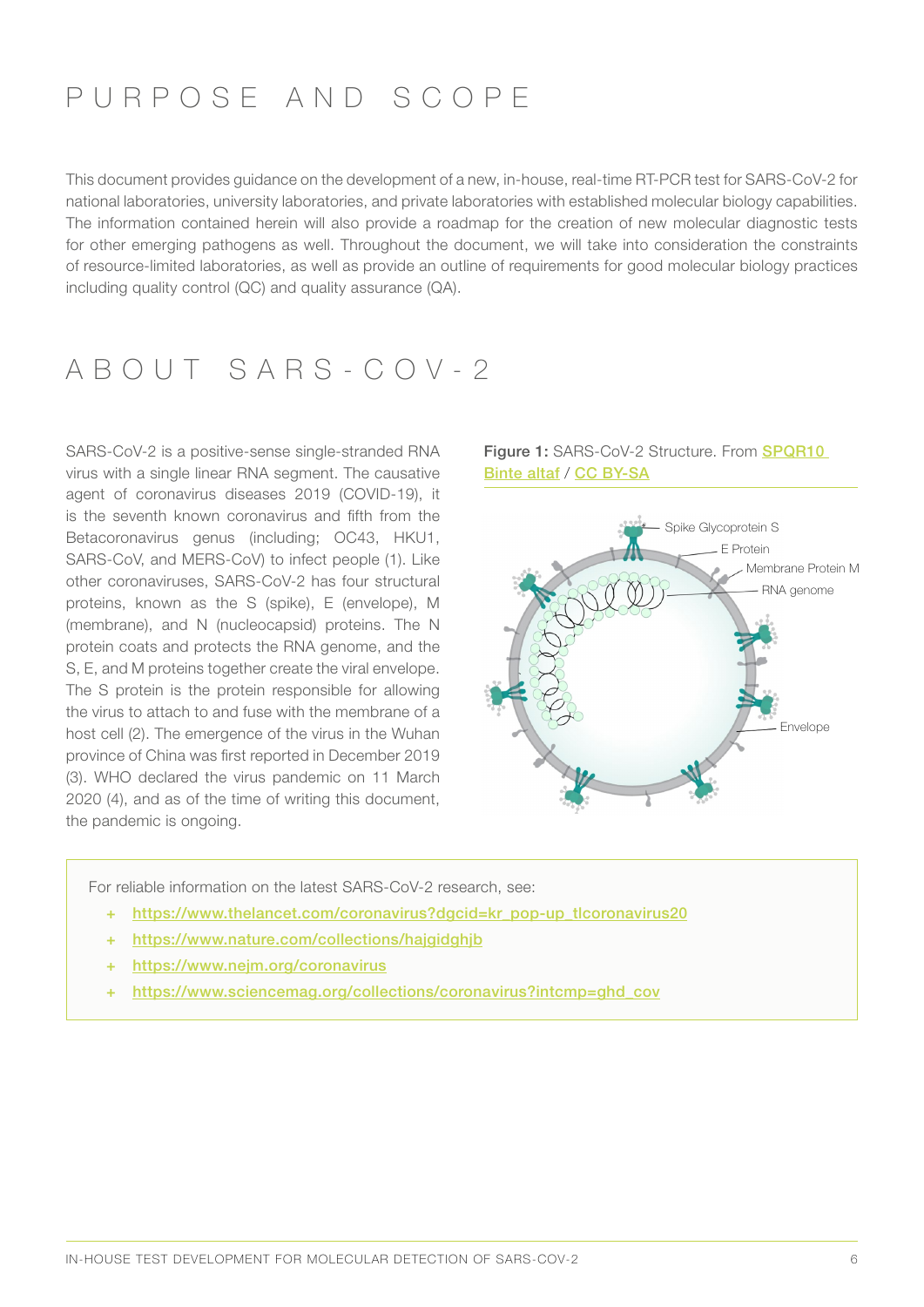## INTRODUCTION TO PCR/RT-PCR

Polymerase chain reaction (PCR) is a method used to rapidly copy a specific target gene or gene region by making use of various components such as primers, deoxynucleoside triphosphates (dNTPs), thermostable deoxyribonucleic acid (DNA) polymerase, and magnesium chloride (MgCl<sub>2</sub>) buffer. In its conventional form, PCR consists of three steps:

- 1. Denaturation of double-stranded DNA into single strands at 95°C for 15 60 seconds;
- 2. Annealing of the primers to specific regions on the single stranded DNA between 47°C and 60°C for 30 60 seconds; and
- 3. Elongation, facilitated by the DNA polymerase enzyme, of the single stranded DNA to from double stranded DNA again at 72°C for 30 – 180 seconds (depending on the processivity, or speed, of the enzyme and the length of the strand of nucleic acid to be elongated).

The temperatures and time described above will vary depending on the polymerase used and the gene target. Reverse transcription PCR, or RT-PCR, is the process of converting RNA into single-stranded complementary DNA (cDNA) using reverse transcriptase (polymerase) and DNA primers; the cDNA is then amplified by PCR. This process can be used to amplify viral RNA gene targets, such as gene targets for SARS-CoV-2. Real-time RT-PCR (real-time RT-PCR) is a variation of RT-PCR that combines RT-PCR amplification with real-time detection of the amplified gene target. This process eliminates the need for time-intensive detection methods like gel electrophoresis and allows for data monitoring in real-time, as the amplification cycles are typically observable in the provided software. Real-time assays can be either qualitative or quantitative.

Looking for a more detailed refresher on real-time RT-PCR? Check out this helpful review at:

+ [https://geneticeducation.co.in/real-time-pcr-principle-procedure-advantages-limita](https://geneticeducation.co.in/real-time-pcr-principle-procedure-advantages-limitations-and-applicat)[tions-and-applications/](https://geneticeducation.co.in/real-time-pcr-principle-procedure-advantages-limitations-and-applicat)

and a useful video on how real-time RT-PCR works at

+ <https://www.youtube.com/watch?v=iiXisgizkxs>.

Free training on performing molecular testing for SARS-CoV-2 is available at

+ <https://www.futurelearn.com/courses/laboratory-training-for-covid-19-molecular-testing/1/todo/78814>

### QUALITATIVE VS. QUANTITATIVE ASSAYS

A qualitative PCR assay is designed to detect the presence or absence of the target nucleic acids. Quantitative PCR assays (relative or absolute quantification) determine how much of the specific target nucleic acid is present in the test sample. The assays used for COVID-19 diagnosis are primarily qualitative assays, while quantitative RT-PCR (qRT-PCR) assays are used for more research-related applications where the virus load in a sample needs to be determined.

Qualitative PCR assays are sometimes called semi-quantitative PCR assays, as multiple results can be compared to determine which samples had relatively more target nucleic acids present. This comparison is based on the amplification cycle at which the target signal becomes stronger than the background signal, a point known as the cycle threshold value (C<sub>T</sub>). For example, two samples containing SARS-CoV-2 are tested by real-time RT-PCR: sample 1 has a C<sub>T</sub> value of 24 and sample 2 has a C<sub>T</sub> value of 30. Sample 1 has more viral nucleic acid relative to sample 2, but the absolute amount of viral nucleic acids present in both samples remains unknown.

To determine the absolute amount of viral nucleic acids present by qRT-PCR, samples are tested along with a series of standards of known concentration. These standards are used to establish a standard curve from which the quantity of the target sequence in the test sample can be calculated. Quantitative assays are not often used for diagnostics, as they are more time consuming and use more reagents than qualitative assays do.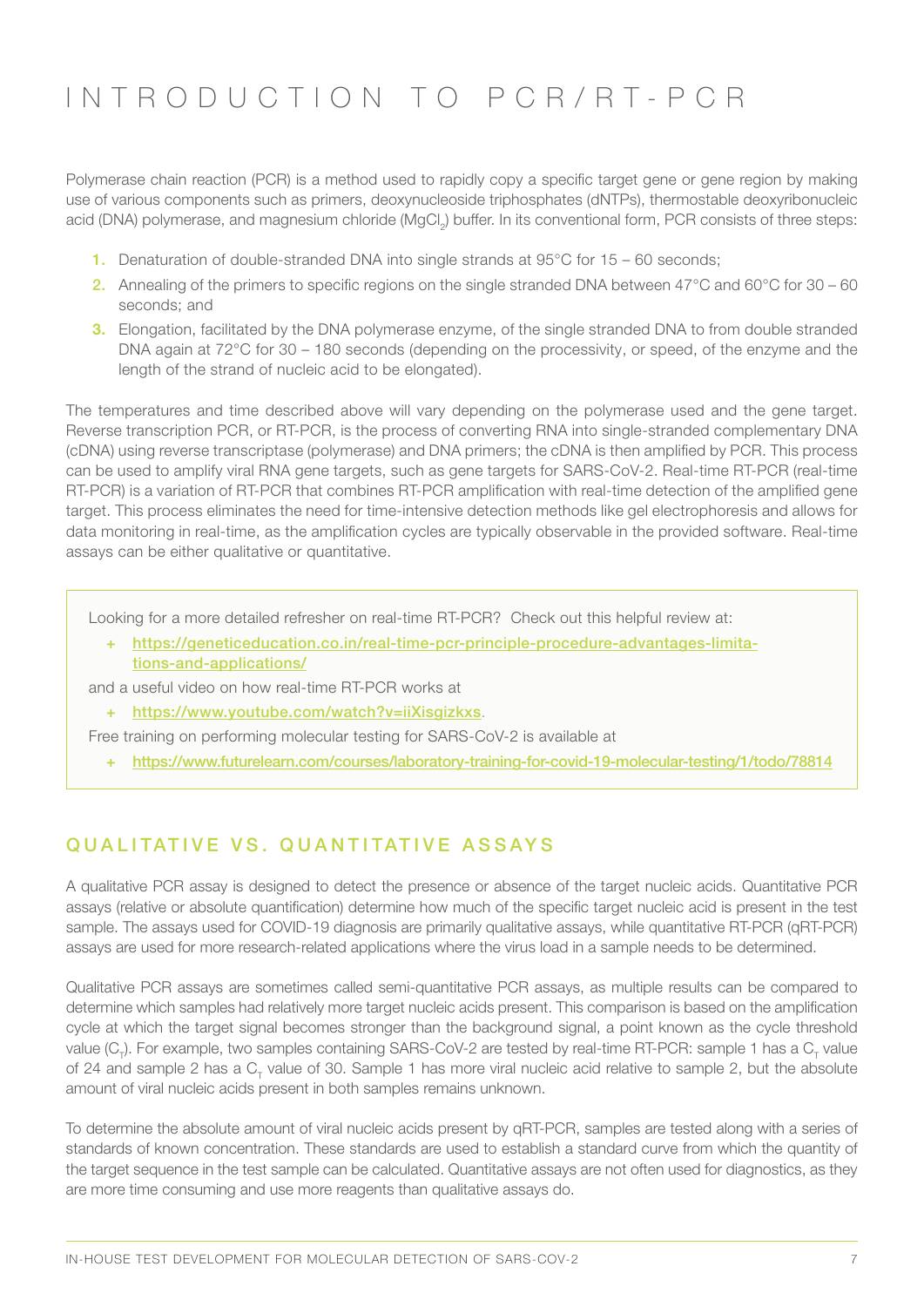# VIRAL RNA EXTRACTION METHODS

The daily sample throughput in the laboratory normally determines if manual nucleic acid extraction is to be done or if an automated nucleic acid extraction system will be implemented. Most laboratories prefer to use automated nucleic acid extraction systems if they are available; however, it is suggested that a manual method also be included as it serves as a back-up system should the automated nucleic acid extraction system be faulty or should there be a shortage of the reagents used in these devices.

Most automated nucleic acid devices are large and cannot fit into a biosafety cabinet (BSC), thus the method used to inactivate the virus-containing sample should also be considered when choosing extraction reagents. It is important that both the inactivation methods and the extraction methods used do not degrade the viral nucleic acid, yet it should be effective enough to inactivate and lyse the virus particles, respectively. There are multiple manual viral RNA extraction and purification kits and automated nucleic acid extraction systems available globally (see [Appendix 1](#page-27-0)).

The success of RT-PCR and real-time RT-PCR depends on the quality of the extracted RNA. RNA extraction entails the lysis of the viral particles in the patient sample to release the nucleic acid. At this stage, the sample contains the nucleic acid of interest (the RNA), contaminating DNA and proteins, as well as nucleoprotein complexes and RNAses and thus still needs to be purified for the PCR reaction. It is critical that the RNAses be inactivated and the nucleoprotein complexes degraded during the extraction process as these will destroy the RNA. All solutions and consumables used must be RNAse free. The two most used organic methods of RNA extraction make use of either 4 M Guanidinium thiocyanate (GITC) or phenol and sodium dodecyl sulfate. The guanidinium thiocyanate-phenolchloroform RNA extraction method is most used to extract SARS-CoV-2 RNA from a sample derived from a person under investigation for COVID-19 (Table 1).

| Step 1 | Cell Iysis & dissolution<br>(homogenization of cells/<br>particles to release the<br>RNA) by means of buffers &<br>centrifugation, respectively | Cell lysis is done by using buffers or reagents containing chaotropic<br>agents such as guanidinium isothiocyanate, guanidinium chloride,<br>sodium dodecyl sulphate (SDS), sarcosyl, urea, phenol or chloroform.<br>Commercial agents such as TRIzol, Realter or Qiazol can be used to<br>maintain RNA integrity during lysis. |
|--------|-------------------------------------------------------------------------------------------------------------------------------------------------|---------------------------------------------------------------------------------------------------------------------------------------------------------------------------------------------------------------------------------------------------------------------------------------------------------------------------------|
| Step 2 | Denaturation of DNA &<br>proteins                                                                                                               | DNase is to be used to degrade DNA, and proteinase K is can be<br>added to aid in the digestion of proteins. Alternatively, repeated organic<br>extraction using phenol and chloroform, or dissolving the sample in buffers<br>containing guanidinium salts, can also be used to remove proteins.                               |
|        | Inactivation of RNases                                                                                                                          | This can be achieved using any of the chaotropic agents mentioned<br>above, such as phenol and chloroform.                                                                                                                                                                                                                      |
| Step 3 | RNA isolation (removal/<br>separation of cellular<br>components)                                                                                | RNA can be separated from other cellular components by adding<br>chloroform and centrifuging the solution. This separates the solution into two<br>phases: organic and aqueous phases. The aqueous phase contains RNA.                                                                                                          |
| Step 4 | Precipitation                                                                                                                                   | RNA is often recovered from the aqueous phase using isopropyl alcohol<br>and centrifugation. RNA can also be selectively precipitated from DNA<br>through the use of ammonium acetate. Alternatively, lithium chloride can<br>be used to selectively precipitate RNA from DNA as well as proteins.                              |
| Step 5 | Transfer of purified RNA                                                                                                                        | Storage of the pellet in RNase-free water.                                                                                                                                                                                                                                                                                      |

Table 1: Basic steps of RNA extraction using organic methods.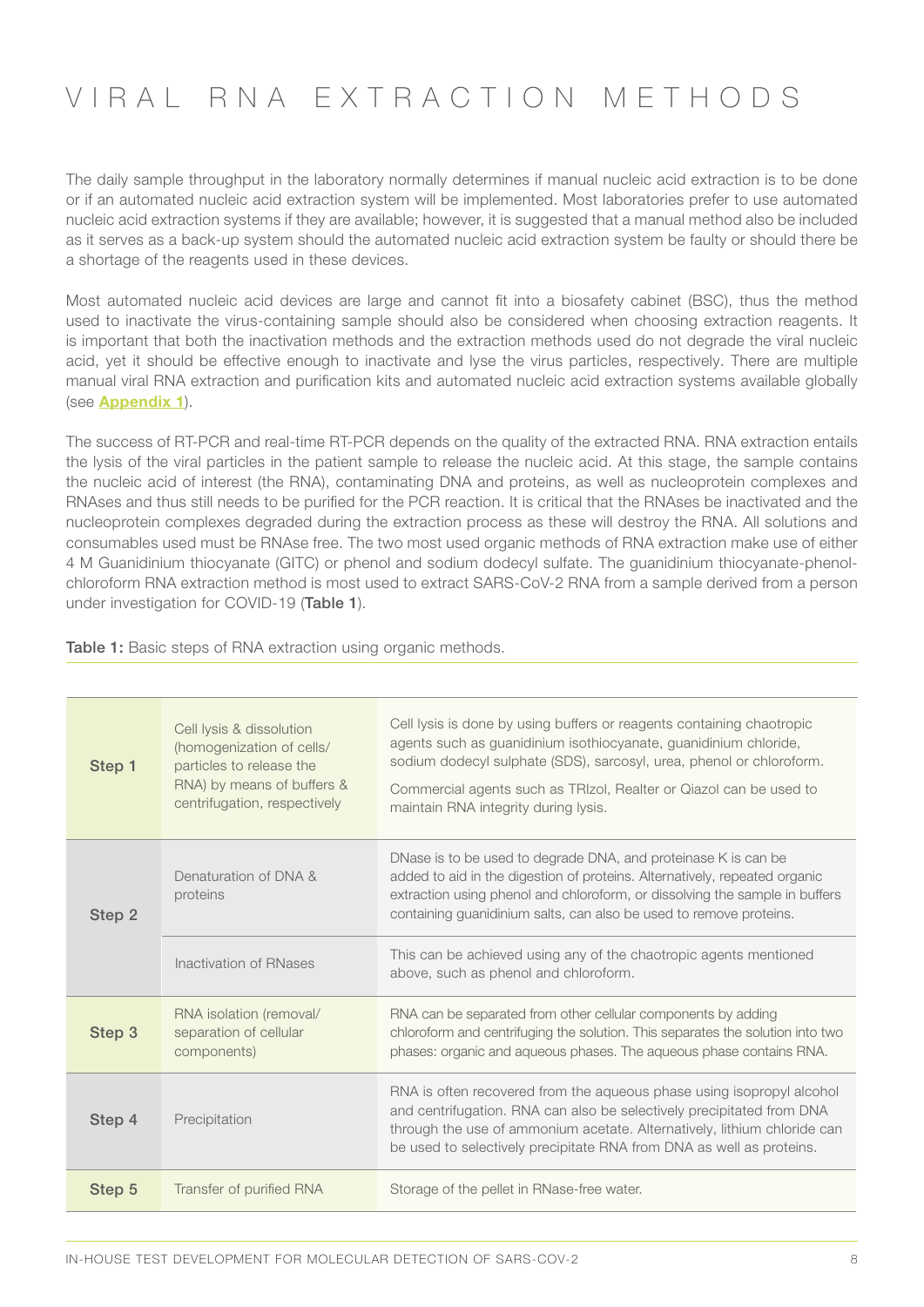There are two main types of nucleic acid extraction technologies that can be used instead of the organic method outlined in Table 1:

- + Silica-membrane based technology is a solid phase extraction method used to purify nucleic acids. RNA will bind to the silica under certain conditions, whilst other molecules such as proteins and DNA will not. After the cells have been lysed and then genetic material is accessible, a buffer solution and ethanol or isopropanol are added to the sample. This forms the binding solution. This solution is then centrifuged in a spin column, which forces the binding solution through a silica gel membrane in the spin column. If the conditions such as pH and salt concentrations of the binding solution are optimal, the RNA will bind to the silica gel as the solution passes through.
- + In paramagnetic particle technology, the use of magnetic beads that have an individual coating that allows them to have affinity for specific molecules within a sample, such as DNA, RNA or proteins, administrates the isolation and separation of different particles within a sample. Only the RNA binds to the coated magnetic beads, leaving any remaining contaminants in the solution.

Owing to global shortages of laboratory equipment, reagents and consumables required for RNA extraction due to the SARS-CoV-2 pandemic, some molecular diagnostic laboratories have stretched the alternative approach to RNA extraction by simply boiling the sample (5).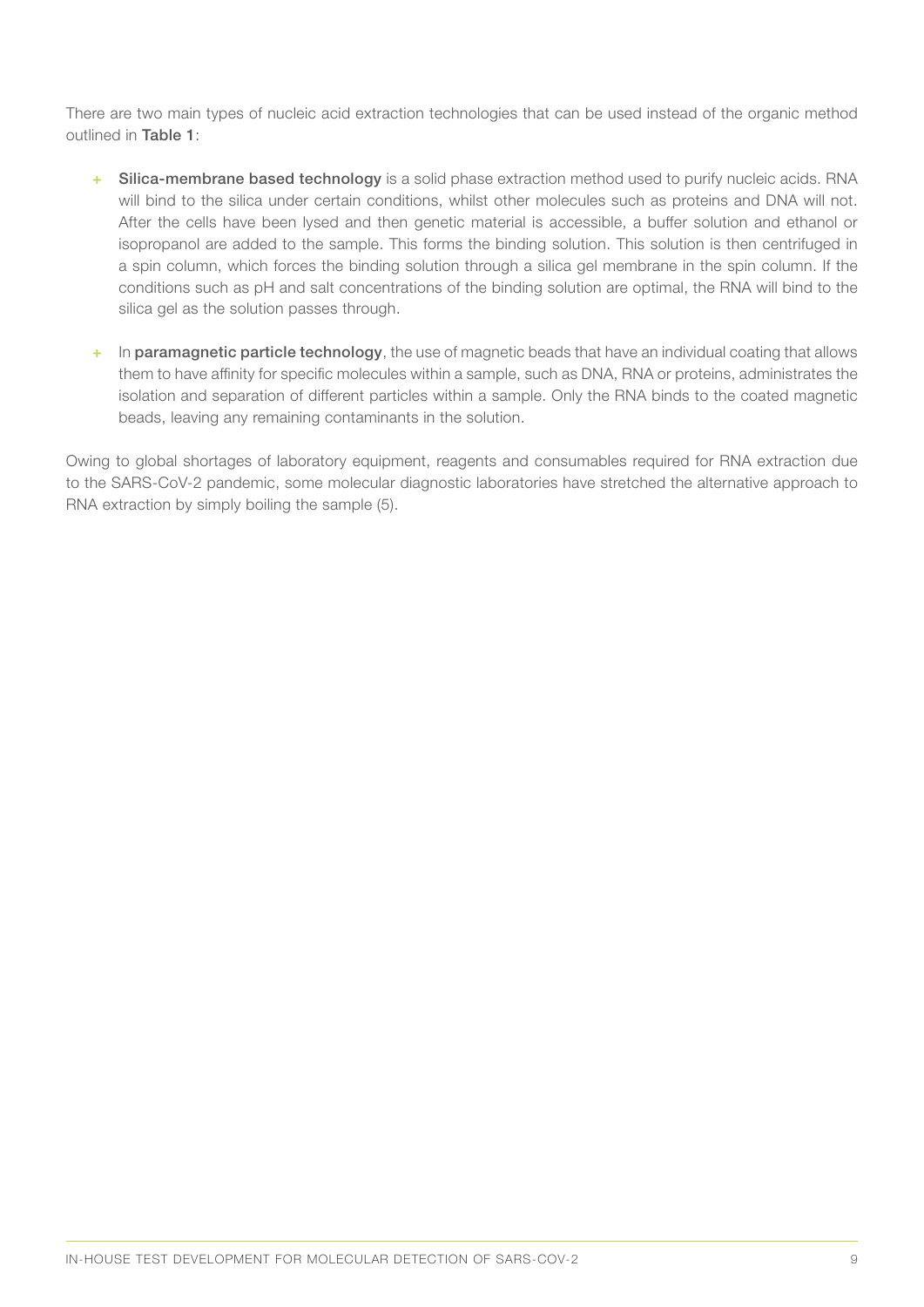# PCR PROTOCOL DESIGN

### RESOURCE CONSIDERATIONS FOR DEVELOPING IN-HOUSE TESTS

Design and implementation of a new open-platform diagnostic RT-PCR assay requires a number of resources, including but not limited to: reliable electricity and cold storage capability, specialized equipment, the ability to produce or procure high-quality reagents, an established quality management system (QMS) including a QMS officer or dedicated staff member, and the capability to perform long-term monitoring and documentation of assay performance. Staff involved in the development process must possess an in-depth understanding of how each step and component of the assay is supposed to perform, and must be capable of troubleshooting issues with the assay reactions as well as the equipment being used. Having access to individuals capable of performing the statistical analysis required during the protocol validation process is also essential. Meticulous records of the development process must be maintained, and the final protocol itself should be clearly written. The written protocol should be tested by staff trained to perform molecular diagnostics who were not involved in the development process, to ensure that it is complete and easy to follow.

Once an LDT has been developed, it should undergo rigorous validation at the central or national laboratory before being sent to regional or satellite labs. The consequences of validation failure can be severe—during the United States' SARS-CoV-2 response, a vital reagent in the CDC assay was contaminated, but the contamination was not discovered until after the kits were sent to numerous regional labs. This failure in the validation process resulted in major delays in testing at the outset of the pandemic. Once the LDT is validated at the central or national laboratory, it will need to be validated at every additional laboratory where it is to be used. The results of those validation exercises should be reviewed by the design team to determine if additional modifications to the protocol or additional training at the other sites are necessary.

NOTE: Most laboratories will not be positioned to design closed-platform LDTs. Most closed-platform systems are proprietary, which means that development of assays for these systems requires working directly with the system manufacturer. In the event that your facility is in a position to work with one of these manufacturers, the development process will be very similar to what is described in this document for open platform LDT design.

## ASSAY DEVELOPMENT EQUIPMENT REQUIREMENTS

The LDT development and validation process requires a variety of specialized equipment. A brief list of the minimum equipment requirements is provided in [Appendix 2](#page-28-0). Minimum Required Equipment. Real-time PCR systems can be procured from various suppliers. A list of potential suppliers is provided in [Appendix 3](#page-29-0). Select real-time RT-PCR System Manufacturers. The choice of a system is guided by the speed at which the system can reach the programmed temperatures, the maintenance and calibration requirements, the number of channels for color detection in relation to the complexity of the PCR assay, the signal per target, and the dye selection for a specific instrument's filters. If the assay is designed to detect a single target (e.g. SARS-CoV-2), including various internal controls, an entry-level instrument can be used to detect the target. Laboratories looking to meet International Organization for Standardization (ISO) requirements should consider systems rated for clinical diagnostic or *in vitro*  diagnostic (IVD) use.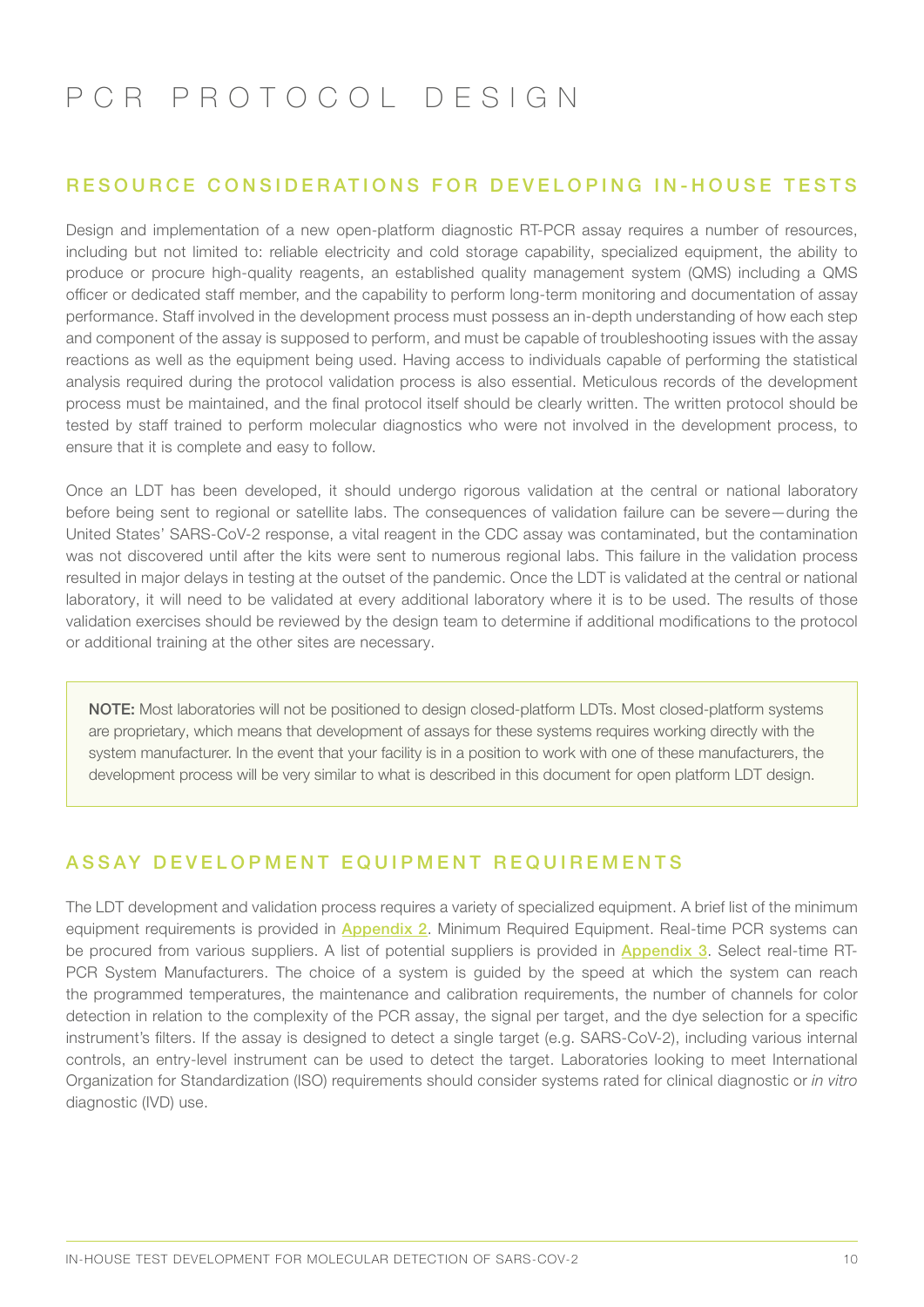## OVERVIEW OF THE ASSAY DESIGN PROCESS

The assay design process involves multiple planning, validation, and optimization steps. A general diagram of the process is shown in Figure 2.

#### Figure 2: LDT design process.



### PRIMER AND PROBE DESIGN

#### PRIMER DESIGN

It is important to ensure proper amplification of genomic regions specific to the SARS-CoV-2 virus when designing an LDT. SARS-CoV-2 sequences have been published (6) and validated primer sequences for SARS-CoV-2 detection are available (7).

When designing primers for LDTs, it is important to note that the SARS-CoV-2 virus shares 95% homology with other coronaviruses, thus creating a high risk of cross-reactivity. Therefore, it is essential that primers and probes are designed to specifically amplify only the RNA of the genes of the SARS-CoV-2 virus and not related viruses.

The melting temperature (Tm) of a primer is by definition "the temperature that the one half of the DNA duplex dissociates and becomes single stranded, thereby indicating the duplex stability". The optimal Tm range is normally between 52°C and 58°C and is directly linked to the guanine-cytosine (GC) content of the primer. Care should be taken when designing and using primers with higher melting temperatures (above 65°C) as these have a proclivity to form secondary structures.

The following should be considered when designing primers:

- + Design primers that are 18-27 base pairs (bp) long and which will produce amplicons that are 70–150 bp long. The short length ensures easy binding to the template nucleic acid during the annealing step in the PCR cycle.
- + Avoid homology within or between primers, especially at the 3' end to avoid primer-dimer formation
- + Design primers that have a GC content of 40–60% and avoid long stretch (4+ repeats) of GC as well as G or C. Try to include a GC clamp at the 3' end of the primer: to promote specific binding there should be a G or C nucleotide present within five bases of the 3' end of the primer.
- + Ensure that the primers have a melting temperature between 55 and 65°C. Tm of the two primers should be as close as possible.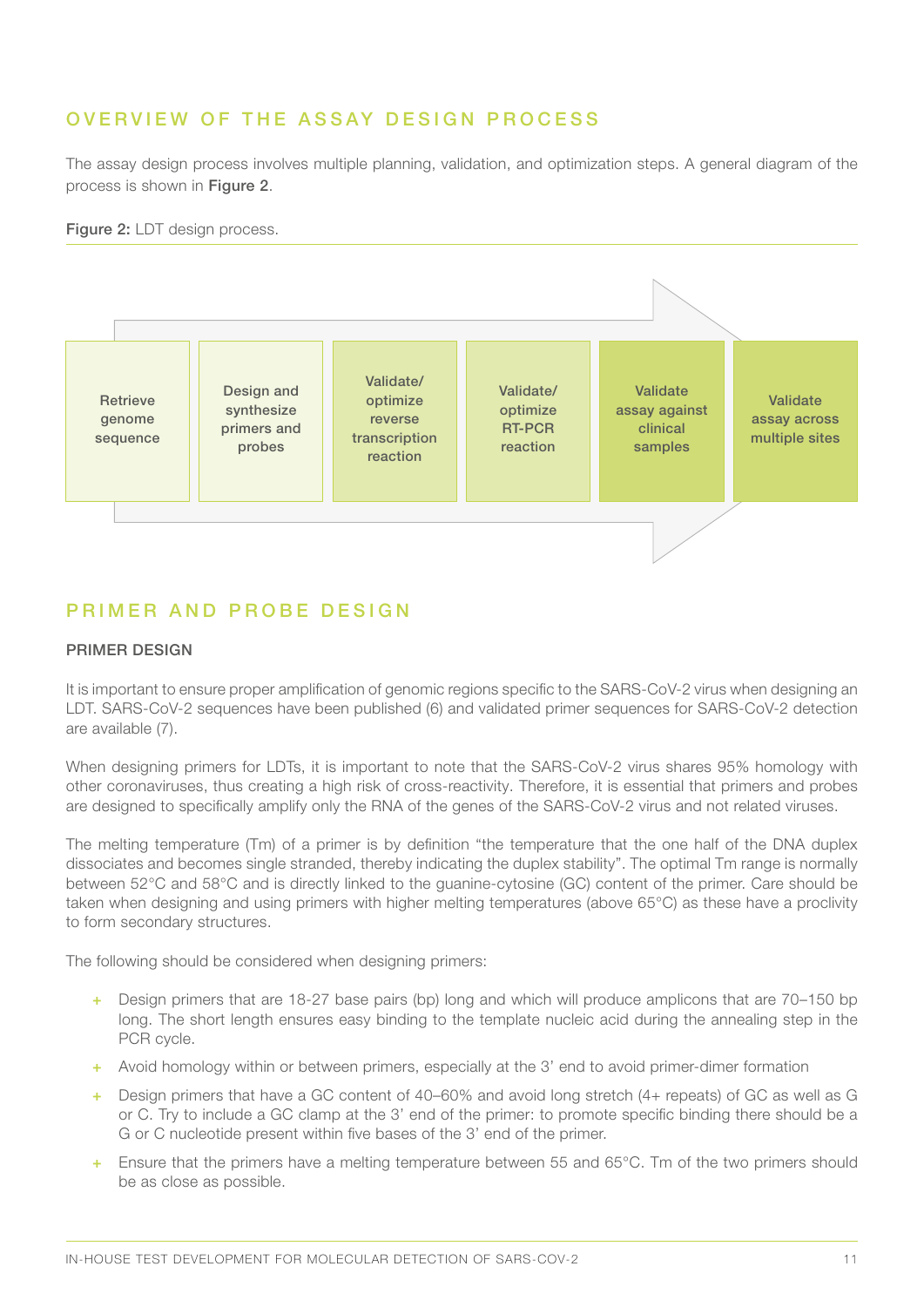- + Avoid designing primers for regions with secondary structures. Complementarity within a primer will favor hairpin loop formation.
- + Check the sequences of the forward and reverse primers for 3' complementarity. This can result in primerdimer or cross-dimer formation. A primer dimer is formed when two primers in the same direction bind because of intermolecular interactions.
- + Verify specificity for the target sequence and pathogen by running a nucleotide BLAST search against available sequences (8). BLAST compares the designed primer sequences to published sequences and determines the potential of hybridization of the primers chosen with sequences from other SARS viruses as well as other organisms.

Online tools such as the United States National Center for Biotechnology Information's Primer-BLAST tool allow users to design their primers based on publicly available genome sequences. Many primer synthesis companies also offer free primer design tools on their websites. Examples of some of these tools are provided in [Appendix 4](#page-30-0). Once the primers and probes are designed and synthesized, the concentrations as well as those of the other PCR components should be optimized to ensure maximum amplification efficiency (9).

#### HYBRIDIZATION/HYDROLYSIS PROBE DESIGN

There are many fluorescence detection probe chemistries that can be used to create real-time RT-PCR assays for SARS-CoV-2. The three most common chemistries include SYBR® Green-based detection, dual-labeled fluorogenic oligonucleotide probes, and molecular beacon probes.

SYBR® Green I, is a fluorescent dye that intercalates, or is bound up, into dsDNA and can be used in real-time RT-PCR reactions. With each amplification cycle, more dye is bound up, leading to an increase in fluorescence. SYBR Green is not sequence-specific which makes this method susceptible to false positives due to the formation of non-specific PCR products or primer-dimers. Primer specificity is usually confirmed by evaluating whether the amplified product is the correct size and whether it melts at the anticipated temperature, which serves as an indication that the sequence of the product has the expected composition. This confirmation process is called a melting curve analysis.

Dual-labeled fluorogenic oligonucleotide probes (e.g., TaqMan<sup>®</sup> probes) have a fluorescent reporter dye at their 5' end and a quencher dye at their 3' end. The probes are added to the master mix along with the specific primer set. During PCR, if the target sequence is present, the probe anneals downstream from a primer site and is cleaved by the 5' nuclease activity of Taq DNA polymerase during polymerization. This cleavage releases the reporter dye from the probe and separates it from the quencher dye, resulting in fluorescence that is detected by the instrument.

Molecular beacon probes use a variation of the dual-label process described above. For molecular beacon probes, reporter and quencher dyes are held together by a hairpin structure in the probes but become sufficiently separated by linearization of the probe after annealing with the template to allow the reporter dye fluorescence to be detected.

Not all RT-PCR systems support all probe chemistries. Before selecting a chemistry and designing your probes, check the user manual of your RT-PCR system to determine what chemistries will work most efficiently. If you do not have the user manual, you can usually download one from the manufacturer's website. Another consideration when designing an LDT with multiple probes and primers is that probes absorb and emit at specific wavelengths of light, and these wavelengths overlap on some probes. Therefore, if you are not careful with your selections, false positives could occur to do "incidental stimulation" of a probe.

For more information on probe chemistry and fluorophore selection, check out the tips provided at

+ [https://www.bioradiations.](https://www.bioradiations.com/tips-to-make-fluorophore-picking-easier/) [com/tips-to-make-fluorophore](https://www.bioradiations.com/tips-to-make-fluorophore-picking-easier/)[picking-easier/](https://www.bioradiations.com/tips-to-make-fluorophore-picking-easier/)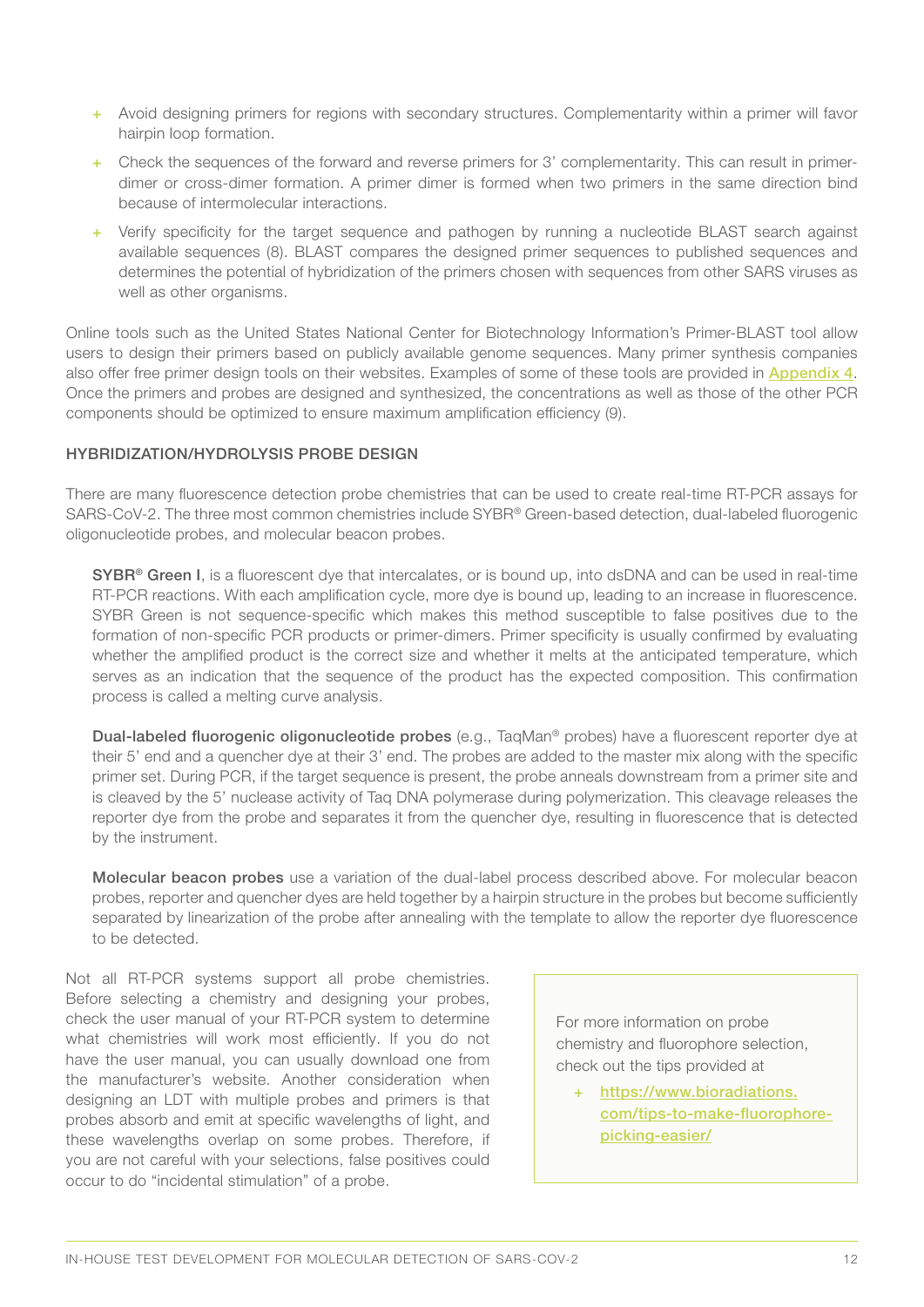#### SUGGESTIONS FOR THE SELECTION OF PRIMERS AND PROBES

Most companies that produce primers and probes for real-time RT-PCR assays have tools available online to help with the design process. If you are looking to purchase primers and probes from a company located in a different country, make sure you talk to someone at the company to confirm whether they will be able to ship your materials to you properly. Some companies are able to provide their primers and probes in a lyophilized, or freeze-dried, form. Lyophilized materials should be considered if there are concerns that your purchase may take several days to pass through Customs, or if there are concerns about whether the cold-chain can be successfully maintained during shipping and delivery. Some examples of custom primer and probe vendors are provided in [Appendix 4](#page-30-0).

## A D D I T I O N A L COMPONENTS OF THE REVERSE TRANSCRIPTION AND POLYMERASE CHAIN REACTIONS

The RT-PCR process requires two sets of reagents—one set for the reverse transcription step, and one for the PCR. Diagnostic assays may be designed as two-step processes, where the product of the reverse transcription process is added to the PCR reagents or as one-step processes where the reverse transcription and PCR steps take place within the same tube. In addition to the initial template RNA, the typical components of the reverse transcription reaction are shown in **Table 2**; the basic components of the PCR portion of the assay required to replicate the cDNA are shown in Table 3. Some PCR systems/enzymes may require use of magnesium sulfate (MgCl<sub>a</sub>), bovine serum albumin, dimethylsulfoxide, and glycerol for optimal conditions. Most commercial suppliers of reverse transcriptase and DNA polymerase will supply the enzyme with the buffer in which the enzyme works optimally.

| Component             | <b>Typical concentration</b><br>per reaction                             | <b>Notes</b>                                                                               |
|-----------------------|--------------------------------------------------------------------------|--------------------------------------------------------------------------------------------|
| <b>Buffer</b>         | 50 mM Tris HCI pH8.3<br>75 mM KCI<br>10 mM DTT<br>3 mM MgCl <sub>2</sub> | This should be prepared as 5x concentration                                                |
| dNTPs                 | $1 \text{ mM}$                                                           | All four dNTPs (adenine, guanine, cytosine, and thymine<br>triphosphates) must be included |
| Reverse transcriptase | 1 Unit                                                                   | Optimal concentration should be determined during<br>optimization                          |

#### Table 2: Reverse transcription reaction components.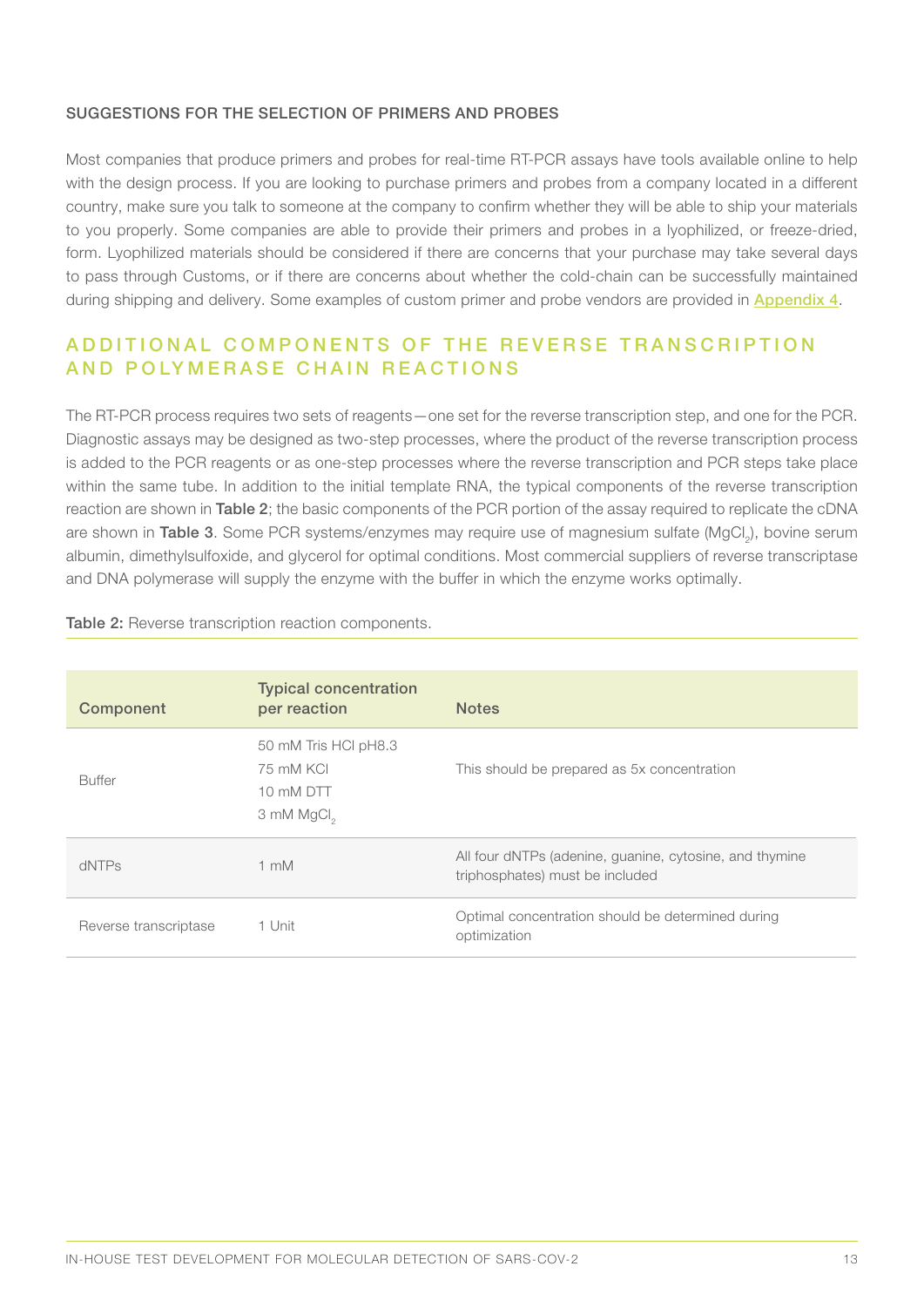| Component             | <b>Typical concentration</b><br>per reaction | <b>Notes</b>                                                      |
|-----------------------|----------------------------------------------|-------------------------------------------------------------------|
| <b>Buffer</b>         | 20 mM Tris HCI pH8.3<br>50 mM KCI            | This should be prepared as 5x concentration                       |
| dNTPs mix             | $0.2 - 0.5$ mM                               | Optimal concentration should be determined during<br>optimization |
| MgCl <sub>2</sub>     | $0.5 - 5$ mM                                 | Optimal concentration should be determined during<br>optimization |
| Forward primer        | $0.1 - 0.5 \mu M$                            | Optimal concentration should be determined during<br>optimization |
| Reverse Primer        | $0.1 - 0.5 \mu M$                            | Optimal concentration should be determined during<br>optimization |
| Probe                 | $0.1 - 0.5 \mu M$                            | Optimal concentration should be determined during<br>optimization |
| <b>DNA Polymerase</b> | $0.25 - 0.5$ Unit                            | Optimal concentration should be determined during<br>optimization |

The mixture of PCR components primers and probes, DNA polymerase, dNTPs, MgCl<sub>2</sub> and buffer is called the **master** mix, and it is generally prepared at the concentration needed for use, and then aliquoted into PCR tubes or 96-well PCR plates. Commercial suppliers of PCR reagents offer ready mixes that include all necessary PCR components except the primers and probes. The ready mixes present the advantage that they can be used to set up and optimize PCR for the detection of any pathogens if specific primers and probes are available. This reduces the risk of contamination and pipetting errors, and most importantly, saves time.

To develop in-house laboratory test for SARS-CoV-2 or any other pathogens, the following steps should be taken:

- 1. Design pathogen-specific primers and probes. You will need to know the sequence of the pathogen.
- 2. Place the order at companies who synthesized oligonucleotides and request at least SDS-PAGE purification scale. Remember to add your 5' and 3' ends modifications (attaching the desired fluorophore) during the ordering.
- 3. Obtain enzymes, buffers, dNTPs mix, and magnesium chloride from commercial suppliers. It would be time saving to buy ready mixes from commercial suppliers such as those listed in **[Appendix 5](#page-31-0)**.

### ENZYMES

Reverse transcriptases are the enzymes used make cDNA from RNA. Taq DNA polymerase, isolated from thermophilic bacterium *Thermus aquaticus*, is the primary enzyme used in the amplification of DNA.

When selecting an enzyme type for a method, the designer must evaluate the different strengths and weaknesses of the DNA polymerases available to determine which individual polymerase, or combination of polymerases, will work with their template nucleic acid. Records of lot numbers of all reagents should be captured and stored. Reagents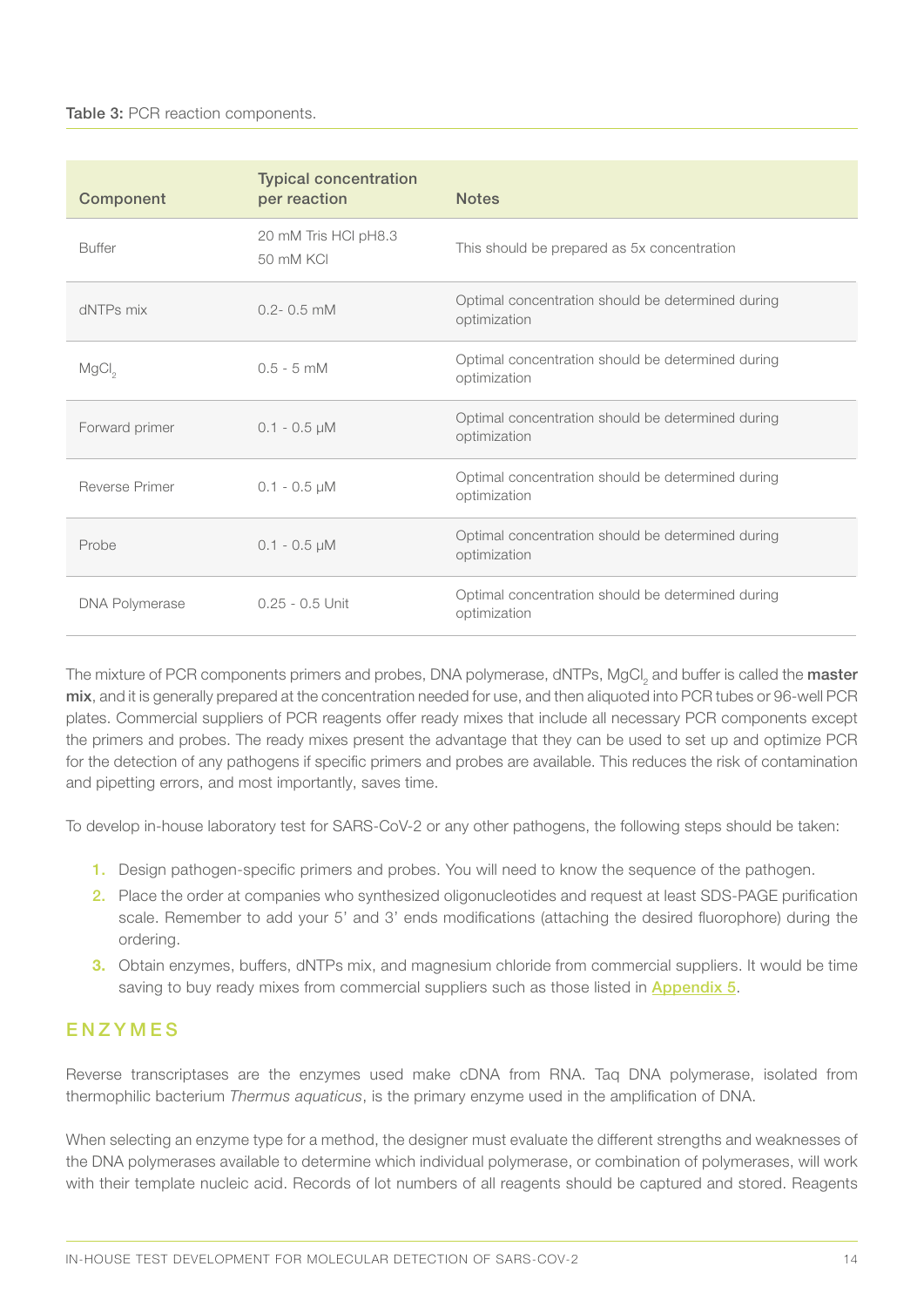should be aliquoted into single use aliquots to avoid excessive freeze-thawing and to protect stock reagents from contamination. These reagent tubes should be clearly labeled. All reagents containing fluorescent probes should be protected from excessive light to prevent degradation by photo-bleaching. It is recommended to incorporate dUTP and an RNAse inhibitor in the master mix to prevent degradation by uracil-DNA glycosylase (UNG) and to minimize the loss of the RNA template material, respectively.

#### SUGGESTIONS FOR THE SELECTION OF ENZYMES

The selection of reverse transcriptases and DNA polymerases should consider the reaction temperatures at which they will be used, the size of the cDNA or PCR product that will produced, the desired sensitivity and accuracy of the reaction, and the ability to work with degraded or inhibitor-containing RNA. The variety of enzyme choices is higher when designing two-step assays, while the reverse transcriptases and polymerases for use in one-step assays typically come pre-mixed from the vendor. As with primers and probes, some vendors sell lyophilized master mixes that include the reverse transcriptase and DNA polymerase already present.

### CONTROLS

During the development of an LDT, it is important to consider what controls will be needed for the test. Controls are used to monitor the performance of the complete diagnostic process of the molecular assay. Inclusion of the proper controls allows the laboratorian to confirm that the RNA extraction process was successful; to identify instances of possible PCR inhibition; to verify the functionality of the equipment; to detect the introduction of contaminating genomic material into the workflow; and to validate the test results. The use of the appropriate controls for every diagnostic run is therefore essential to ensuring the quality of the test results. An example of a control scheme developed for a SARS-CoV-2 LDT, including additional details regarding the source of the controls and their purpose, is shown in Table 4. Table 5 provides additional details regarding controls and their purpose.

| Control                                                              | Controls for:                                                      | <b>Control requirement:</b>                                           |
|----------------------------------------------------------------------|--------------------------------------------------------------------|-----------------------------------------------------------------------|
| <b>NTC</b><br>(No Template Control)                                  | Contamination in master mix/<br>plate set up                       | One per real-time RT-PCR plate; Control passed                        |
| COV Pos<br>(Positive Assay Control)                                  | real-time RT-PCR process<br>control                                | One per real-time RT-PCR plate; Control passed                        |
| COV_Neg<br>(Negative Extraction)<br>Control)                         | Extraction control, real-time<br><b>RT-PCR Process for RNase P</b> | One per extraction; Control passed                                    |
| RNAse P in Negative<br>Sample<br>(Internal Amplification<br>Control) | Confirms full process for<br>negative samples                      | Built in for all real-time RT-PCR wells; Pass when sample<br>negative |

Table 4: Example of a control scheme for a SARS-CoV-2 real-time RT-PCR. From (10).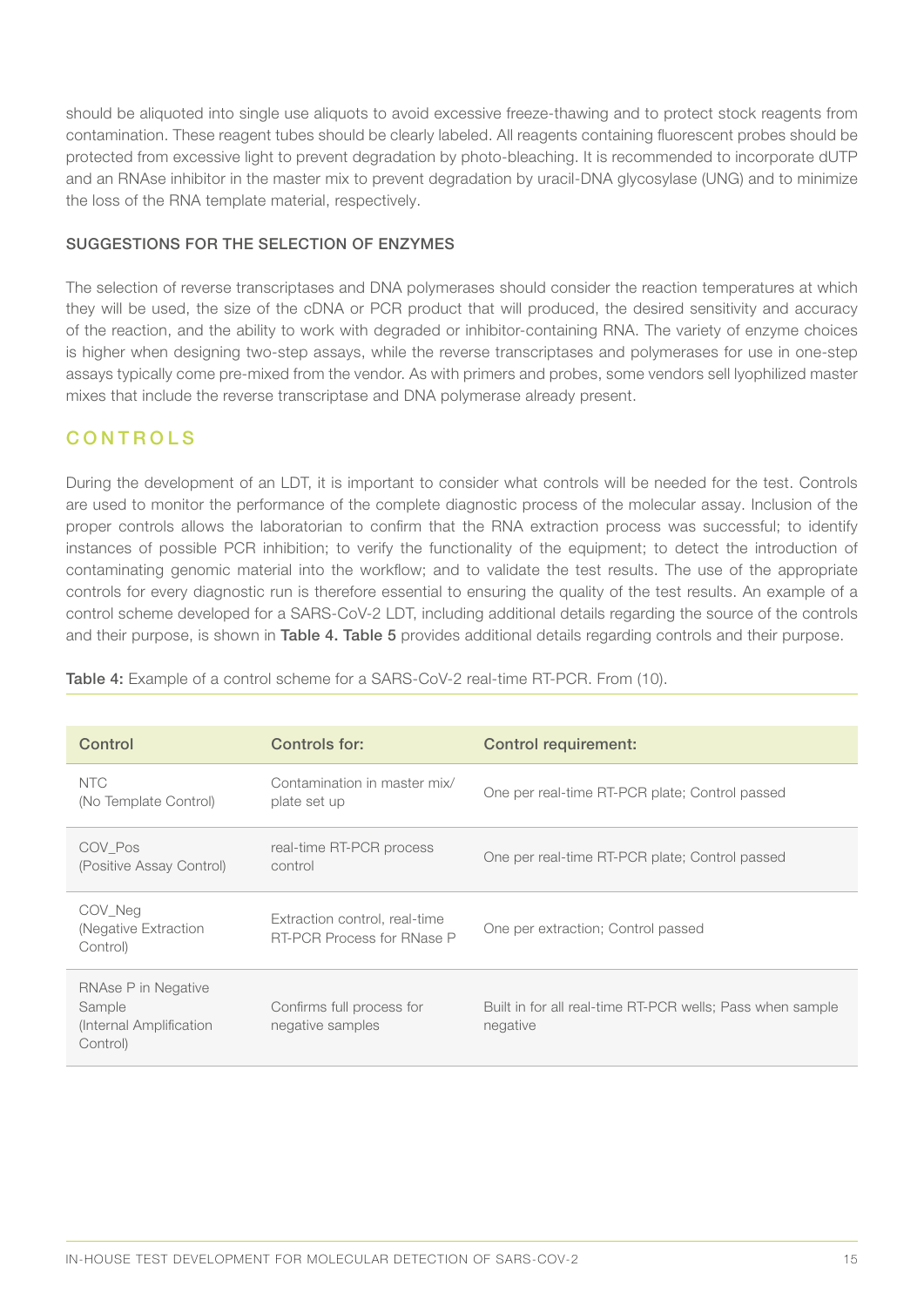### Table 5: Control sources and interpretations.

| <b>Control type</b>                        | <b>Example material</b>                                                                                                                                                                                                                                                              | <b>Expected</b><br>resultment:                                                     | Possible reasons<br>for a positive<br>result                                                                                                                         | Possible reasons<br>for a negative<br>result                                                 |
|--------------------------------------------|--------------------------------------------------------------------------------------------------------------------------------------------------------------------------------------------------------------------------------------------------------------------------------------|------------------------------------------------------------------------------------|----------------------------------------------------------------------------------------------------------------------------------------------------------------------|----------------------------------------------------------------------------------------------|
| Positive<br>extraction                     | A sample known to<br>contain the assay<br>sequences, e.g., RNA/<br>gDNA expressing/<br>containing the target                                                                                                                                                                         | Positive                                                                           | Correct                                                                                                                                                              | Assay or extraction<br>failure. Any<br>positive data from<br>other samples is<br>unreliable. |
| Positive assay<br>(PTC)                    | Any nucleic acid<br>compatible with the<br>PCR assay design that<br>contains the target<br>sequence                                                                                                                                                                                  | Positive                                                                           | Correct                                                                                                                                                              | Assay failure. Any<br>positive data from<br>other samples is<br>unreliable.                  |
| Negative assay                             | Any nucleic acid<br>compatible with the PCR<br>assay design known not<br>to contain the target<br>sequences                                                                                                                                                                          | Negative                                                                           | The assay is non-<br>specific or there was<br>contamination of<br>the control during<br>PCR or reagent<br>preparation                                                | Correct                                                                                      |
| No template<br>(NTC)                       | Water                                                                                                                                                                                                                                                                                | Negative                                                                           | The primers are self-<br>dimerizing resulting<br>in primer dimer<br>product or there<br>was contamination<br>of the control during<br>PCR or reagent<br>preparation  | Correct                                                                                      |
| Minus RT enzyme<br>negative (No-RT)        | RNA sample and all<br>components of the<br>RT reaction with the<br>exception of RT enzyme.<br>This should be performed<br>on all samples to verify<br>that they do not contain<br>gDNA contamination that<br>amplifies under the PCR<br>conditions without the<br>need for RT enzyme | Negative                                                                           | The sample<br>contains gDNA. The<br>reaction became<br>contaminated during<br>set up. The primers<br>formed primer<br>dimers. Analyze in<br>conjunction with<br>NTC. | Correct                                                                                      |
| Negative<br>extraction (NEC)               | Water                                                                                                                                                                                                                                                                                | Negative                                                                           | Contamination<br>during extraction                                                                                                                                   | Correct                                                                                      |
| Internal<br>amplification<br>control (IAC) | Occur naturally in test<br>specimens, e.g., 16s,<br>Beta-Actin, RNAse-P                                                                                                                                                                                                              | Positive (All samples<br>and controls should<br>contain the IAC<br>except the NTC) | Correct                                                                                                                                                              | Assay or extraction<br>failure. Any<br>positive data from<br>other samples is<br>unreliable. |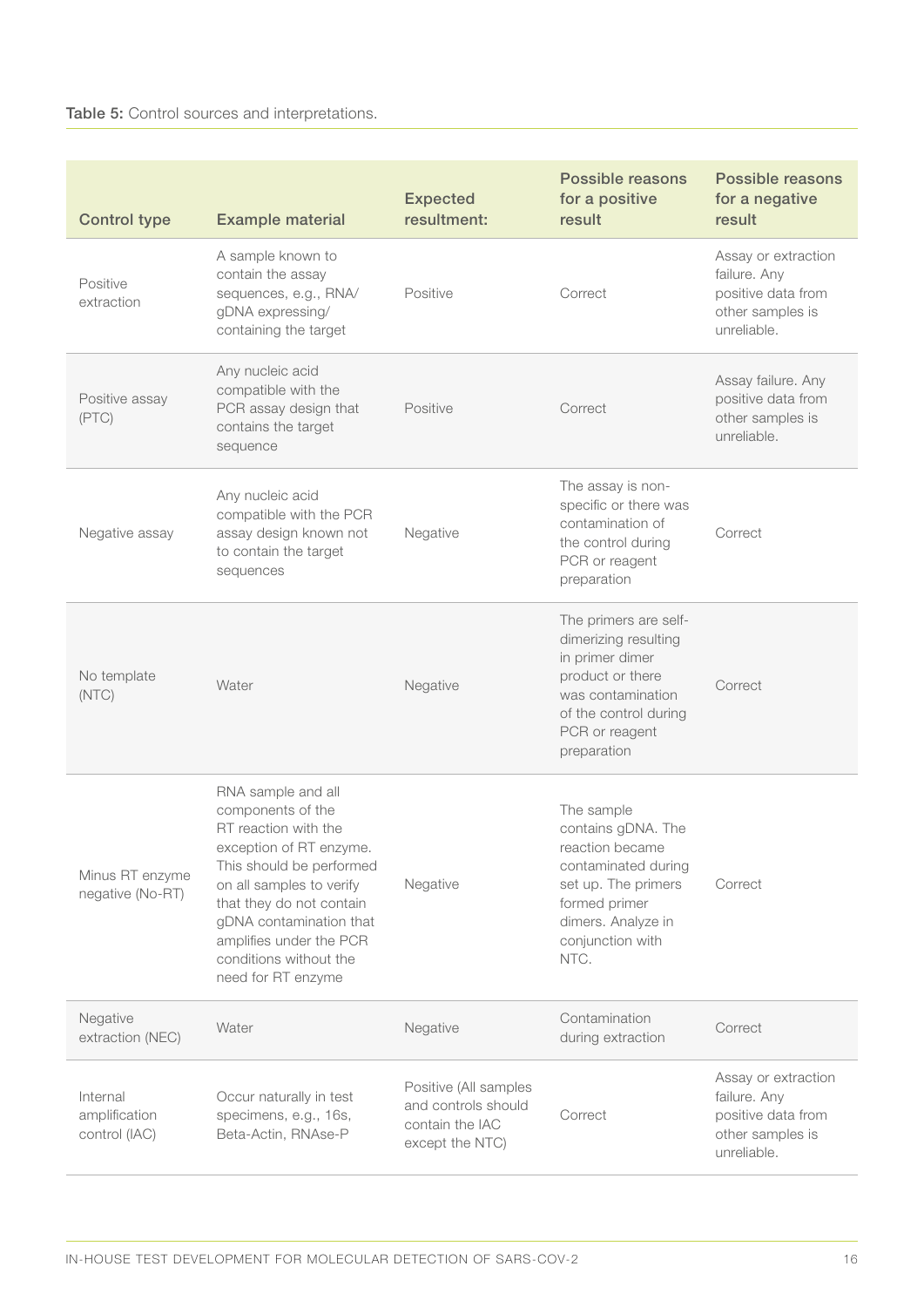NOTE: The tables on the previous page controls only address the nucleic acid extraction and PCR assay positive and negative controls. It is required that all the activities from sample collection to results reporting are subject to QC and QA.

Where LDTs are used or when a test kit fails to include a positive control template, positive control material can be obtained in the form of cDNA from Charité in Berlin, via the Global European Virus Archive (EVAg <https://www.european-virus-archive.com>), or in the form of single stranded RNA (ssRNA) fragments of SARS-CoV-2 from the Joint Research Centre in Belgium (<https://crm.jrc.ec.europa.eu/p/EURM-019>).

### OPTIMIZING RUN CONDITIONS

The optimization of PCR run conditions involves determining 1) the ideal concentrations for each primer and probe used in the assay, 2) the annealing temperature to be used for the assay, and 3) refining the concentrations of buffer components (particularly when more than one target will be assayed at a time in a single tube, a process referred to as multiplexing). After successful nucleic acid extraction and amplification, the assay should be validated by separating the PCR products on a gel and correlating the melting temperatures with the correct amplicon sizes. The no-reverse transcriptase (No-RT) control also needs to be verified to determine whether an RNA digestion step needs to be added to the sample before the RT-PCR reaction.

### USING LDTS DEVELOPED BY OTHER LABORATORIES

National laboratories and non-government organizations are increasingly sharing their own LDT protocols online for use and adaptation by other groups. These protocols provide valuable information regarding which regions within the viral genome may provide suitable targets for primers and probes, what run conditions provide a strong signal, whether a ready-mixed master mix may be suitable for use, and what enzymes perform well in the assay. If a laboratory chooses to adopt an LDT developed by another laboratory, whether that laboratory is part of their national laboratory network or is located in a different country, it must validate that test to confirm that it performs as expected in their facility with the strains of the virus present in their local population.

Examples of LDT protocols for SARS-CoV-2 that are currently available online include the following:

- + [https://www.who.int/docs/default](https://www.who.int/docs/default-source/coronaviruse/protocol-v2-1.pdf?sfvrsn=a9ef618c_2)[source/coronaviruse/protocol-v2-1.](https://www.who.int/docs/default-source/coronaviruse/protocol-v2-1.pdf?sfvrsn=a9ef618c_2) [pdf?sfvrsn=a9ef618c\\_2](https://www.who.int/docs/default-source/coronaviruse/protocol-v2-1.pdf?sfvrsn=a9ef618c_2)
- + [https://www.fda.gov/media/139743/](https://www.fda.gov/media/139743/download) [download](https://www.fda.gov/media/139743/download)
- + [https://www.who.int/docs/](https://www.who.int/docs/default-source/coronaviruse/whoinhouseassays.pdf?sfvrsn=de3a76aa_2) [default-source/coronaviruse/](https://www.who.int/docs/default-source/coronaviruse/whoinhouseassays.pdf?sfvrsn=de3a76aa_2) [whoinhouseassays.](https://www.who.int/docs/default-source/coronaviruse/whoinhouseassays.pdf?sfvrsn=de3a76aa_2) [pdf?sfvrsn=de3a76aa\\_2](https://www.who.int/docs/default-source/coronaviruse/whoinhouseassays.pdf?sfvrsn=de3a76aa_2)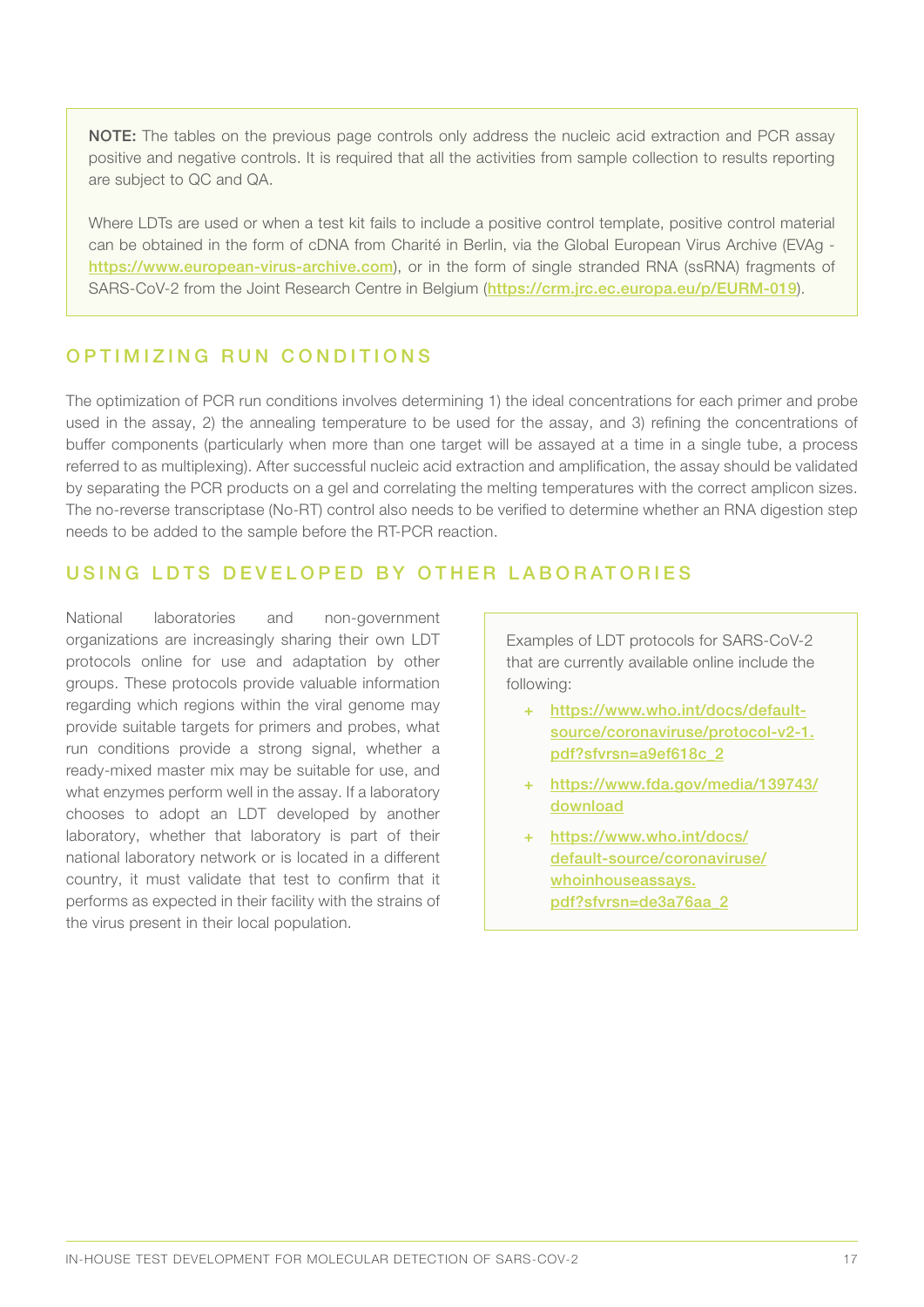# LDT PROTOCOL VALIDATION

The performance characteristics of a COVID-19 LDT PCR assay must be determined prior to implementing the assay for use in routine testing at each laboratory location. This process is called validation. The principles of validation exist to ensure standards of laboratory practice and accuracy of test results generated by clinical laboratories and were defined by the International Organization for Standardization (11, 12). Performance characteristics include an array of parameters such as accuracy, precision, reproducibility, analytical sensitivity and specificity, linearity, and lot specific testing and requirements will vary according to national regulations.

The samples to be used in the validation are especially important. These should consist of positive samples with known cycle quantification values (Cq; known viral loads) as well as negative samples that were tested on validated systems. If possible, representative samples collected in the different transport media (e.g. saline, viral transport media, or universal transport media) and the different anatomical sites of sample collection (e.g. nasopharyngeal swab, oropharyngeal swab, sputum), should be subjected to the same validation process. The results obtained from these variables will allow conclusions to be drawn on the limitations of assay. When selecting the samples for a validation the following guidelines should be followed:

- + Irrespective of the prevalence of SARS-CoV-2, the number of samples should be consistent across tests.
- + All sample types expected for the assay should be included.
- + Samples with all the possible results (CT ranges) should be included.
- + Controls and calibration materials should be obtained and included.

### **SENSITIVITY**

Sensitivity is the ability of an assay under evaluation to identify correctly true positive (reference assays positive) samples. Therefore, sensitivity is the number of positive samples correctly identified by the assay under evaluation divided by the total number of true positive samples (for example those positive by the reference assays), expressed as a percentage as indicated: Sensitivity = [True Positive / (True Positive + False Negative)] X 100%

#### **SPECIFICITY**

Specificity is the ability of an assay to identify correctly true negative (reference assays negative) samples. Therefore, specificity is the number of true negative samples correctly identified by the assay under evaluation, divided by the total number of true negative samples (for example those negative by the reference assays), expressed as a percentage as indicated: Specificity = [True Negative / (True Negative + False Positive)] X 100%

#### ANALYTICAL SENSITIVITY

The analytical sensitivity of an assay is the ability of the assay to detect very low concentrations of a given substance in a biological specimen. It is also known as the "limit of detection" (LoD). To estimate the LoD, repeated measurements are obtained from low concentration samples, for example positive samples with known Cqs that have been serially diluted. Experiments to determine the LoD should be carried out over several days to reflect performance of the assay over a range of typical laboratory conditions but without a change in reagent lots. The LoD should be determined for each type of specimen that will be tested in the laboratory and each genetic variant of the intended target (13, 14).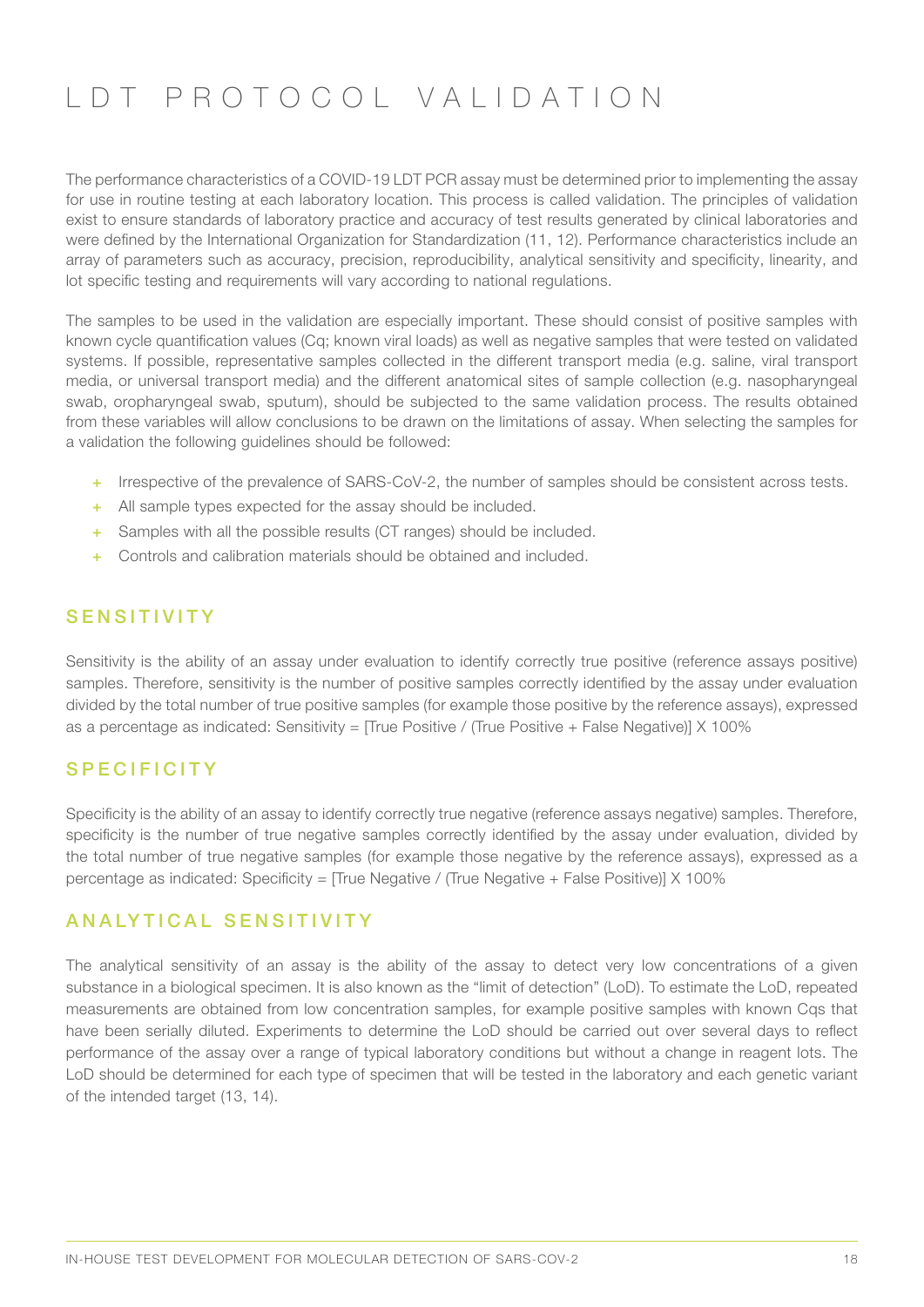## ANALYTICAL SPECIFICITY

Analytical specificity is the ability of an assay to detect only the intended target and ensure that the quantification of the target is not affected by cross-reactivity from related or potentially interfering nucleic acids or specimen-related conditions. Interference studies will determine any potential cross-reactivity and/or interference. This screening process will involve testing an array of samples with or without different concentrations of potentially interfering substances and cross-reacting agents, the choice of which will be determined by the type of assay, samples, and intended target (12, 14)

### PRECISION

Precision is the ability of an assay to perform consistently when the sample is tested multiple times over many days by different operators using different batches of reagents. It reflects the impacts on the results due to random variances that occur while the assay is performed under normal conditions. Unlike other validation parameters, precision is a qualitative measure of performance; assays are generally rated as having high, medium, or low precision. Experiments to determine assay precision are performed in duplicate over multiple days (typically about 20) on at least three concentrations of sample (LoD, 20% above the LoD, and 20% below the LoD). Running the samples in duplicate allows the repeatability, or within-run imprecision, of the assay to be evaluated, while running samples over multiple days with multiple operators and reagent lots allows the reproducibility, or run-to-run imprecision, to be evaluated.

Table 6 illustrates one possible protocol for validating the sensitivity, specificity, LoD, and precision of a qualitative LDT, using samples with a range of concentrations of target viral RNA present (the analyte). For a more in-depth discussion of how to perform validation testing and the associated statistical analyses, see (14).

| Analyte concentration tested |              |              |               |                |              |              |                |              |                                                                                                                                                                                                                                                                                     |              |              |                                                                                                                                                                                        |  |
|------------------------------|--------------|--------------|---------------|----------------|--------------|--------------|----------------|--------------|-------------------------------------------------------------------------------------------------------------------------------------------------------------------------------------------------------------------------------------------------------------------------------------|--------------|--------------|----------------------------------------------------------------------------------------------------------------------------------------------------------------------------------------|--|
| Performance                  | Low          |              | <b>Medium</b> |                |              | <b>High</b>  |                |              |                                                                                                                                                                                                                                                                                     |              |              |                                                                                                                                                                                        |  |
| characteristic               | 1.           | 2            | 3             | $\overline{4}$ | 5            | 6            | $\overline{7}$ | 8            | 9                                                                                                                                                                                                                                                                                   | 10           | 11           | <b>Comments</b>                                                                                                                                                                        |  |
| Sensitivity &<br>specificity | $\mathsf{x}$ | $\mathsf{x}$ | $\mathsf{x}$  | $\mathsf{x}$   | $\mathsf{x}$ | $\mathsf{x}$ | $\mathsf{x}$   | $\mathsf{x}$ | $\mathsf{x}$                                                                                                                                                                                                                                                                        | $\mathbf{x}$ | $\mathsf{x}$ | Test 50 positive, 100 negative<br>samples, with approximately<br>30% of the positives in the<br>low range, 30% in the medium<br>range, and 30% of the high<br>range of concentrations. |  |
| $\mathsf{LOD}$               | $\mathsf{x}$ | $\mathsf{x}$ | $\mathsf{x}$  | $\mathsf{x}$   | $\mathsf{x}$ |              |                |              |                                                                                                                                                                                                                                                                                     |              |              | Run 8-12 replicates each of<br>4-5 samples at the low end of<br>the analyte concentration over<br>at least 5 days.                                                                     |  |
| Precision                    |              | $\mathsf{x}$ |               |                | $\mathsf{x}$ |              | $\mathbf{x}$   |              | Prepare multiple aliquots each<br>of 3 samples representing<br>the LoD, 20% below the LoD,<br>and 20% above the LoD and<br>store at -20°C or colder; test<br>the three samples in duplicate<br>for 20 days, using different<br>operators and different reagent<br>lots as possible. |              |              |                                                                                                                                                                                        |  |

Table 6: Sample protocol for determining LDT performance characteristics. Adapted from (14).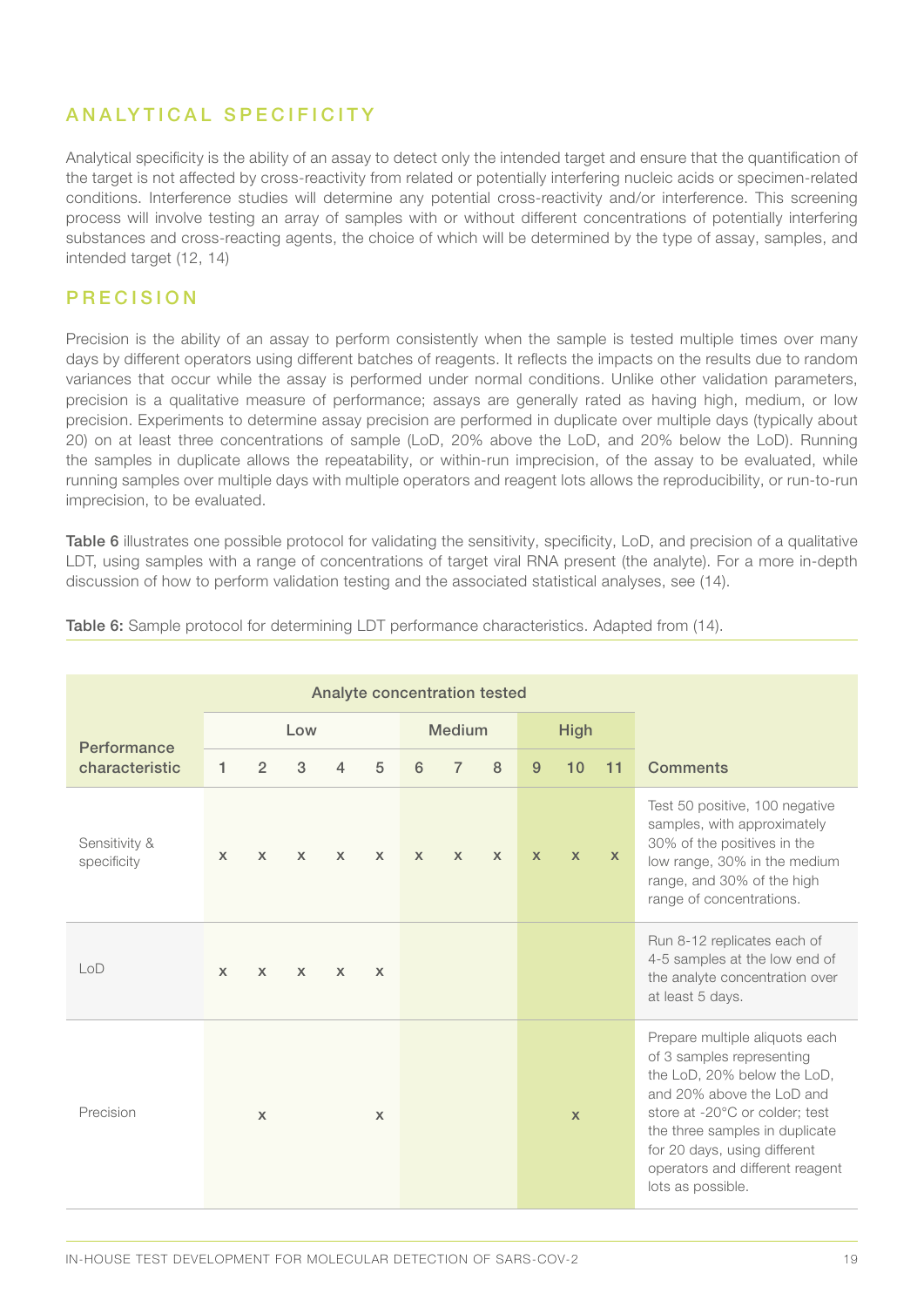## D I A G N O S T I C T E S T I N G I N T H E CLINICAL LABORATORY

## SETTING UP THE LABORATORY

Implementing real-time RT-PCR assays for SARS-CoV-2 (both commercially available and in-house) often necessitates laboratory scale-up and strengthening.

#### BIOSAFETY REQUIREMENTS

When setting up novel diagnostic testing for SARS-CoV-2 or any new pathogen, it is critical to consider the biohazard risks. Biohazard risks include the potential for infection of a laboratory worker (laboratory technician, cleaner, student, etc.), and furthermore the potential for release of infectious SARS-CoV-2 virus in the community/environment. A risk assessment should be performed to identify the appropriate risk mitigations necessary to ensure the safety of laboratory personnel, the community, and the environment. The WHO recommends that

Looking for additional information on safe handling and processing of specimens associated with COVID-19? Check

+ [https://www.cdc.gov/](https://www.cdc.gov/coronavirus/2019-ncov/lab/lab-biosafety-guidelines.html) [coronavirus/2019-ncov/lab/lab](https://www.cdc.gov/coronavirus/2019-ncov/lab/lab-biosafety-guidelines.html)[biosafety-guidelines.html](https://www.cdc.gov/coronavirus/2019-ncov/lab/lab-biosafety-guidelines.html)

SARS-CoV-2 "specimen handling for molecular testing would require [biosafety level 2] BSL-2 or equivalent facilities" and that "attempts to culture the virus require BSL-3 facilities at minimum" (15). In a BSL-2 laboratory, access should be limited, and the entrance labeled with a biohazard sign (preferably made from fire resistant material). The WHO Laboratory Biosafety Manual describes three components to biosafety in laboratories (16). These components are:

- 1. The facility layout (design of the laboratory working areas);
- 2. Essential equipment, purchased according to standard specifications with a serviceable maintenance plan (including [re-]certification); and
- 3. Work practices (laboratory procedures, personal protection and personal protective equipment, health and medical surveillance, training, waste handling, and chemical, fire, electrical, radiation and equipment safety.

Good laboratory practices and good microbiological techniques are essential to minimize the generation of infectious aerosols and the spread of nucleic acids (genomic products and amplicons). If an open platform nucleic acid extraction device is to be used during the PCR process, the samples must first be inactivated inside the BSC before the extraction process is performed. The PCR master mix preparation area and the amplification and detection area only require BSL-1 precautions.

### PCR TESTING WORKFLOW

In addition to a sample reception area, the molecular laboratory must consist of at least three different dedicated areas: the PCR reagent preparation area, the nucleic acid extraction area, and the amplification and detection area. Physical separation of the pre-amplification areas (or "clean areas") and the post-amplification areas (or "dirty areas") is a requirement to mitigate the risk of contamination during testing.

To further minimize the risk of contamination of samples, reagents and laboratory surfaces and equipment, testing must be performed following a unidirectional workflow. The "clean" work is to be done before the "dirty" work, without going back into the clean areas once work in the dirty areas has been done. The table below illustrates the diagnostic workflow, procedural steps, specific inputs, required materials needed for each step in the process and the specific output of each step in the process in the molecular laboratory for SARS-CoV-2 testing. As the steps of the workflow progresses the contamination risk increases, as shown in Figure 3.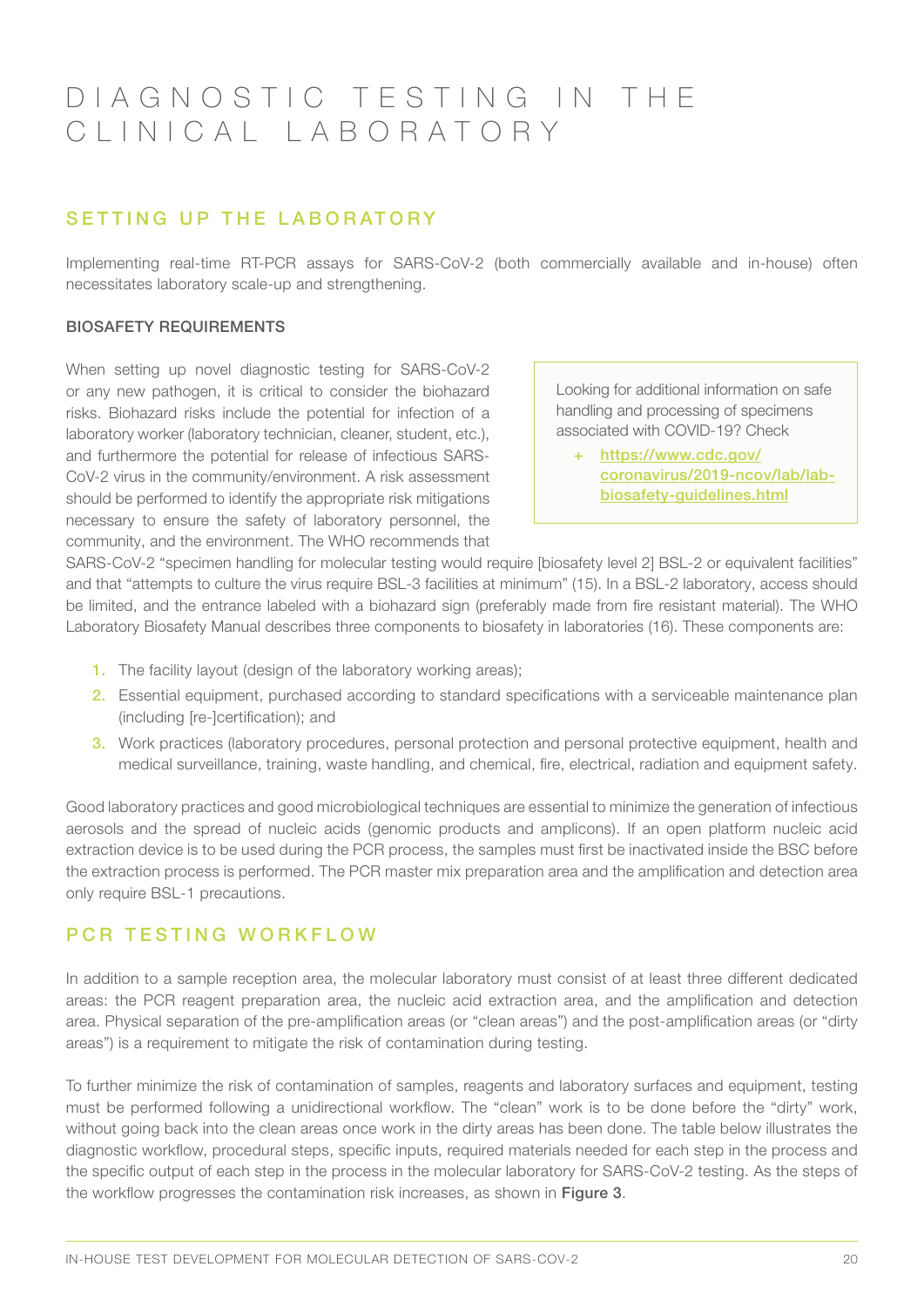Figure 3: Molecular diagnostics workflow and relative genomic contamination risk.



A summary of the diagnostic workflow is shown in Table 7. A number of resources are available online that provide additional guidance on setting up a new molecular diagnostics laboratory (17–19).

Table 7: Summary of a SARS-CoV-2 Diagnostic Workflow.

| <b>Testing</b><br><b>Phase</b> | <b>Procedural</b><br><b>Step</b>                                                           | Input                                                                               | <b>Material needed</b>                                                                                                                                                                                                                             | Output                                                                       | Area                                                |
|--------------------------------|--------------------------------------------------------------------------------------------|-------------------------------------------------------------------------------------|----------------------------------------------------------------------------------------------------------------------------------------------------------------------------------------------------------------------------------------------------|------------------------------------------------------------------------------|-----------------------------------------------------|
| Pre-<br>Analytical             | Sample<br>collection,<br>packaging,<br>transportation,<br>and receipt at<br>the laboratory | A sample from the<br>patient to test for<br>the presence of<br>SARS-CoV-2           | + A swab to collect the sample<br>+ Transport Media in a<br>collection tube to transport<br>the sample without<br>degradation<br>+ Triple packaging                                                                                                | A sample for<br>PCR analysis                                                 | General<br>sample<br>reception<br>area              |
| Analytical                     | <b>RT-PCR master</b><br>mix preparation                                                    | PCR reagents<br>(in-house or kits)                                                  | + Primers and Probe (SARS-<br>CoV-2 specific)<br>+ dNTPs (building blocks of<br>nucleic acids)<br>+ Polymerase (Enzyme)<br>+ Reverse Transcriptase (RT)<br>+ PCR buffer<br>+ Positive Control (specific to<br>SARS-CoV-2)<br>+ No Template Control | <b>RT-PCR Master</b><br>Mix                                                  | Pre-<br>amplification<br>(ultra-clean)              |
|                                | RNA nucleic<br>acid extraction                                                             | A sample for PCR<br>analysis                                                        | <b>Extraction System</b><br>÷.<br><b>Extraction Reagents including:</b><br>Lysis Buffer<br><b>RNA Extraction Control</b><br>Human Specimen Control<br>Positive Control specific to<br>SARS-CoV-2                                                   | Extracted<br>nucleic acids                                                   | Sample<br>processing<br>area (clean)                |
|                                | RT-PCR<br>amplification<br>and detection                                                   | Extracted nucleic<br>acids & RT-PCR<br>master mix                                   | RT- PCR instruments                                                                                                                                                                                                                                | Fluorescence<br>output signal<br>indicating<br>presence or<br>SARS-CoV-2 RNA | Amplification/<br>post-<br>amplification<br>(dirty) |
| Post-<br>analytical            | Results<br>reporting                                                                       | Fluorescence<br>output signal<br>indicating presence<br>of SARS-CoV-2<br><b>RNA</b> | COVID-19 IVD Software                                                                                                                                                                                                                              | Report of output<br>indicating<br>presence of<br>SARS-CoV-2<br>virus         | Amplification/<br>post-<br>amplification<br>(dirty) |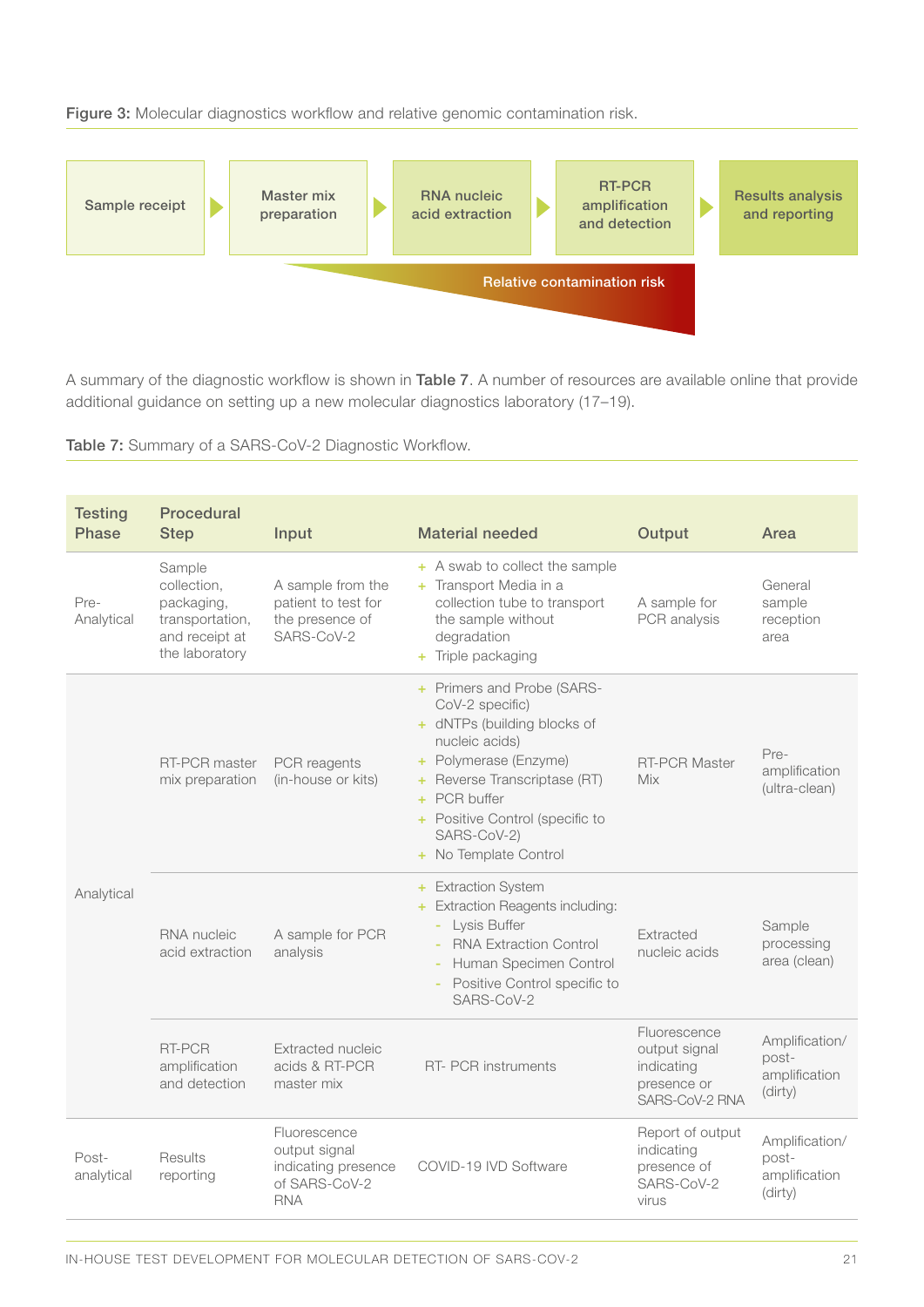### PREVENTING PCR CONTAMINATION

Contamination refers to the erroneous introduction of viral RNA, or previously amplified nucleic acid products (amplicons) or other contaminants or inhibitors into the sample or the PCR reaction tube. Whatever the source of the contaminant, an incorrect diagnosis is likely to occur. Prevention of PCR contamination is equally critical during the assay development process. Examples of good contamination-prevention practices are provided in **[Appendix 6](#page-32-0).** 

### MEASURE OF UNCERTAINTY FOR SARS-COV-2 MOLECULAR ASSAYS

The ability of the assay to detect the target sequence(s) are hindered by various factors and thus the limitations of each LDT for COVID-19 detection must be determined. The semi-quantitative nature of SARS-CoV-2 assays allows for the detection of the SARS-Cov2 specific gene(s) of interest for example, but what is the LoD of the assay and what factors could influence the reliability of the newly designed assay?

The viral load in the sample determines the amount of cycles needed for the time-to-detection during the exponential phase of the PCR reaction and can be used deductively to estimate viral shedding (grade of infection). What is the impact on the assay's usefulness if the sample is older than 5 days, or if proper temperatures were not maintained during sample transport? Such deviations from the intended protocol may negatively affect the accuracy of the assay. Sources of uncertainty can occur in both the pre-analytical and analytical phases of the diagnostic process, as described below.

#### PRE-ANALYTICAL SOURCES OF UNCERTAINTY

- + Sample collection and storage prior to testing
	- The assay was only validated on certain collection devices and certain types of transport media. For example, the transport media may contain guanidine thiocyanate and thus these samples cannot be used if the nucleic acid extraction procedure makes use of sodium hypochlorite as cyanide gas will be produced when the guanidine thiocyanate containing transport media is exposed to bleach.
	- Blood-stained swabs will inhibit the PCR reaction.
	- Samples collected using the wrong collection device. For example, samples collected using calcium alginate swabs, cotton-tipped swabs or swabs with wooden shafts are not suitable for use with SARS-CoV-2 testing.
	- Samples collected outside of viraemic phase could result in false negatives due to the level of viral RNA being below the assay's LoD.
	- Samples delivered late or stored improperly before testing, i.e. samples older than 5 days or which were not aliquoted into cryogenic vials and frozen at or below -70°C prior to testing, could result in false negatives due to RNA degradation.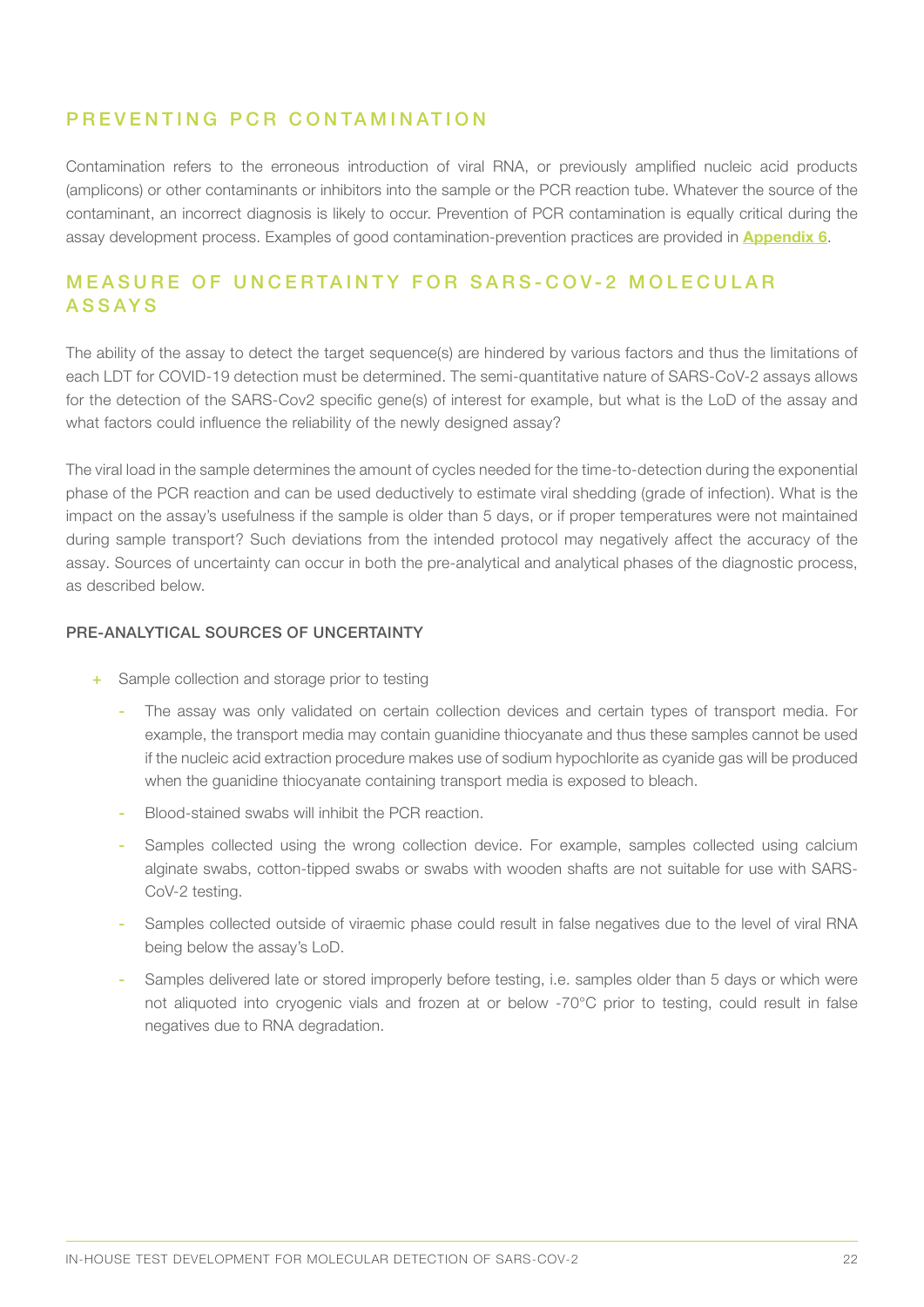#### ANALYTICAL SOURCES OF UNCERTAINTY

False negatives may arise from:

- + Improper sample collection.
- + RNA degradation
	- Degradation of the viral RNA during transportation and/or storage.
	- Degradation by RNAses if RNAse inhibitors was not added to the Reverse Transcriptase step.
- + The use of unauthorized extraction or PCR reagents.
- + The presence of RT-PCR inhibitors.
- + Mutations in the SARS-CoV2 virus.
- + Failure to follow the standard operating procedures
- + The use of staff not fully trained or competent.

False positives may arise from:

- + Contamination
	- Cross-contamination during sample handling or preparation.
	- Cross-contamination between patient samples.
	- Sample mix-up.
	- RNA contamination during reagent and/or PCR component handling if AmpErase UNG is not used.
	- The use of powdered gloves and non-filtered pipette tips.

#### Interpretation Limits

+ The software used to evaluate the data might be outdated.

#### Limit of detection (LoD)

+ The assay is dependent on the amount of initial sample material required (e.g. a minimum of 700ul) or the amount of amplicon added to the detection step.

Analytical specificity

- + A negative result for any PCR test does not conclusively rule out the possibility of infection.
- + The test cannot rule out diseases caused by other pathogens.

## QUALITY ASSURANCE FOR PCR TESTING

Quality Assurance is a critical component of laboratory testing for diagnostic services for COVID-19. It is essential that each sample is handled (from time of collection until received in the laboratory), processed, amplified, and detected, and results recorded and reported as per the laboratory's SOPs. Each of these steps is examined frequently by means of QA activities, including:

- + Specimen transport time is monitored by checking the time of collection with the time of receipt, and the cooler box, if used, is checked to see if the ice packs are cold
- + Discrepancies regarding samples and sample documentation are tracked (for KPI purposes) and resolved in a timely manner.
- + Laboratory instrumentation is used, maintained and calibrated per the laboratory's SOPs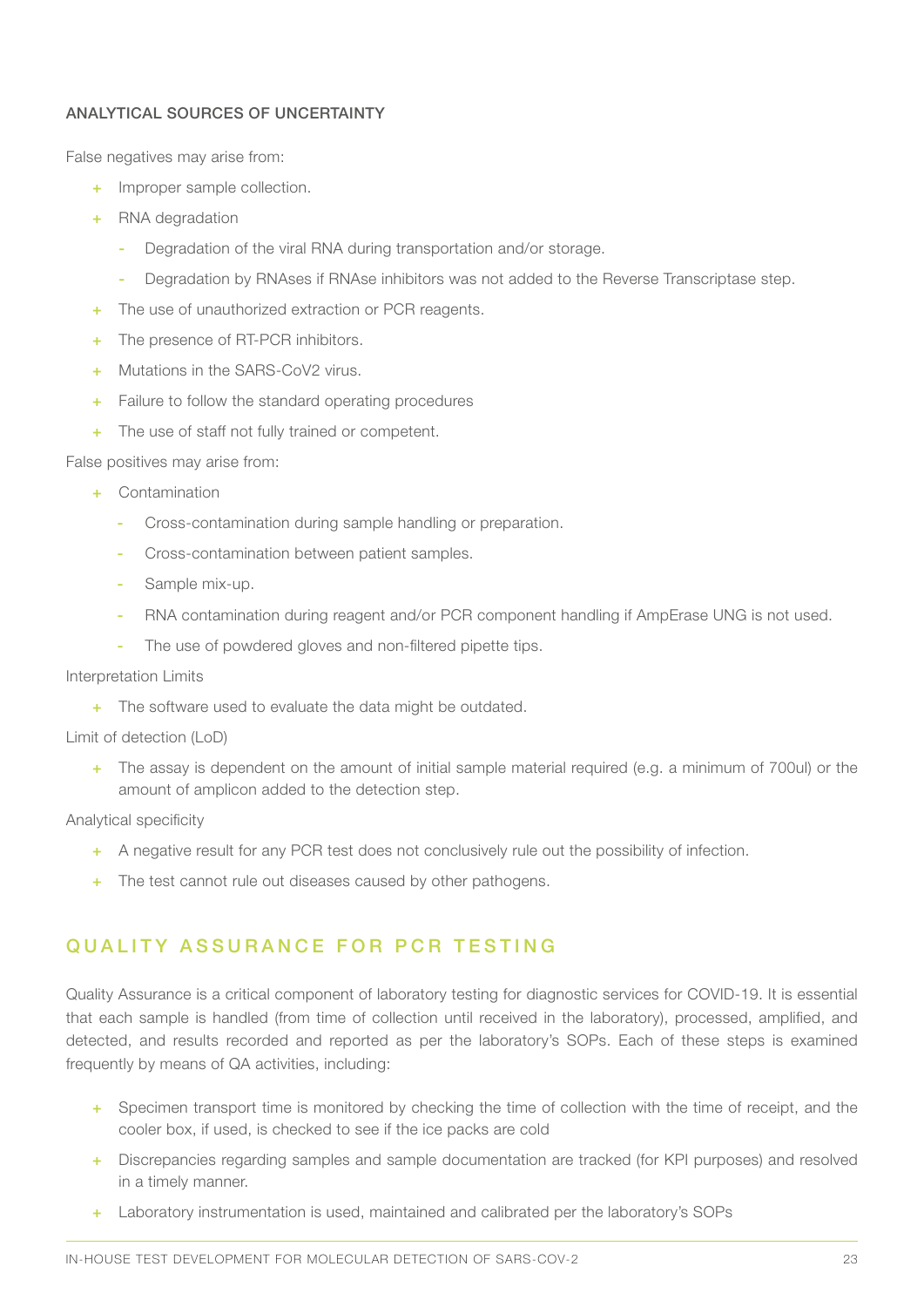- + Laboratory personnel are properly trained before handling samples without supervision. Demonstrations of capability can be used to document competence
- + Recovery of viral RNA is monitored through the use of a known positive control in the sample extraction / processing procedure
- + Performance of the extraction and PCR reagents is monitored by QC testing the reagents with a known viral load
- + Accuracy of the SARS-CoV-2 virus identification test is monitored through the use of positive and negative controls
- + Proficiency of test accuracy and technical competency are monitored by testing spiked samples in a proficiency testing (PT) and external quality assessment (EQA) panel
- + Internal quality control (IQC) samples, analyzed in the same manner as unknown samples, are used to assess the validity of the analytical results. False negative and false positive data for QC samples is analyzed routinely
- + Number of invalid results are examined daily, investigated, and tracked for trending data
- + Corrective Action processes are initiated and utilized as needed to determine root causes(s) and ensure specific errors are not repeated
- + Data and final reports are recorded on controlled forms or systems and are reviewed by at least a first and second reviewer before final approval and submission.

The measures put in place to monitor assay performance as well as the frequency thereof are done and determined internally by the laboratory itself (as described above) and by an accredited EQA service provider found to be competent to provide external PT panels as per ISO 17043 (20). Some examples of PT providers who can provide SARS-CoV-2 panels are included in [Appendix 7](#page-35-0).

#### QUALITY INDICATORS

In order to monitor the quality of the laboratory, the laboratory must develop, implement and maintain various quality indicators or key performance indicators (KPIs). QIs/KPIs refers to collection and analysis of data at each step of the testing process that can serve as indicator for correct performance of the whole testing process. KPIs include the following, and should be analyzed and reported on a regular basis, at least monthly:

- + Number of specimens tested, by specimen type
- + Number (%) of positive, negative and invalid test results
- + Specimen rejection rate
- + Number (%) of failed IQC results
- + EQA/PT performance (pass/fail or % score)
- + Turnaround time (TAT)
	- % of results reported within target TAT
	- average and range of TAT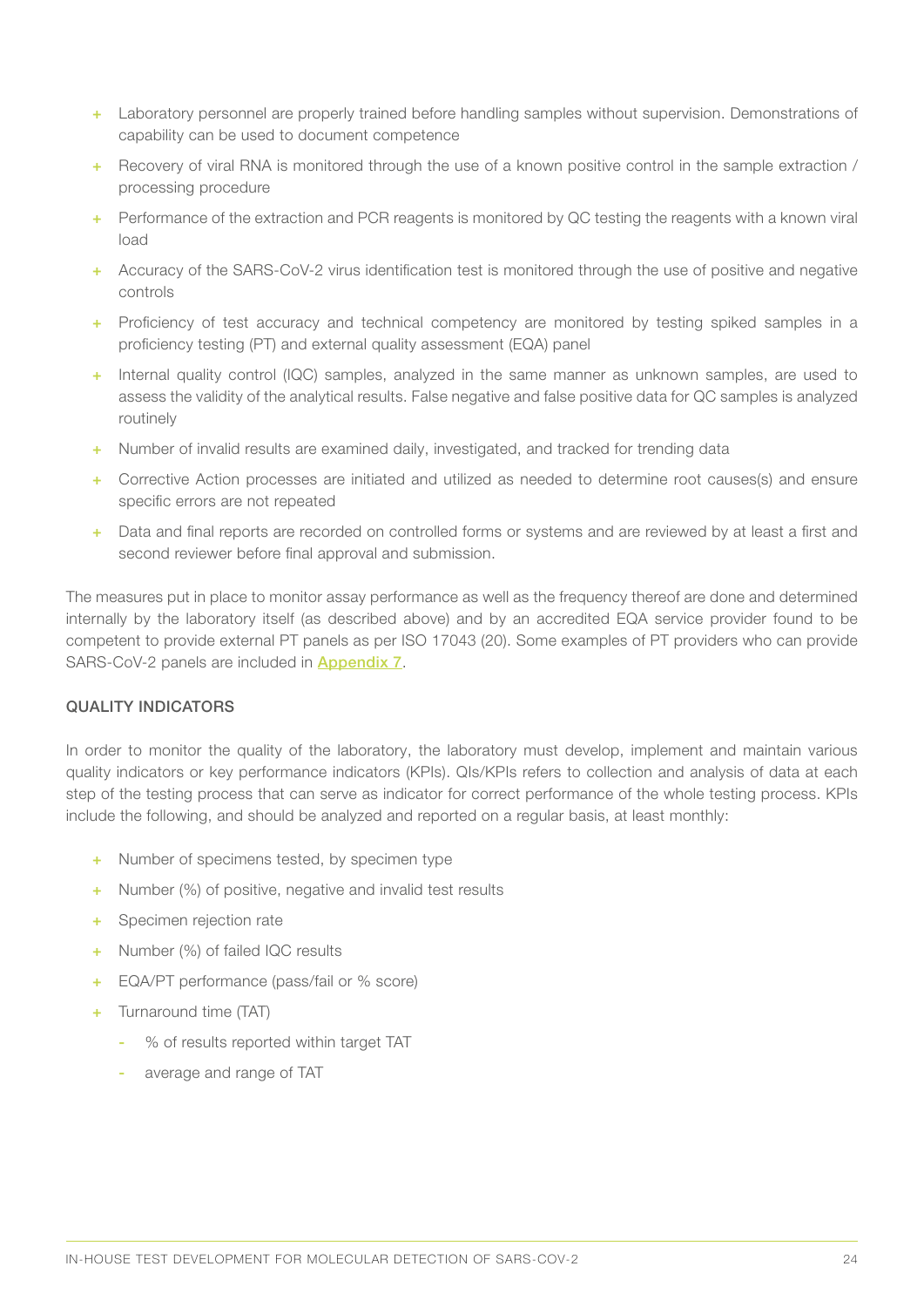# CONCLUSION

When a new virus emerges, as SARS-CoV-2 did in December 2019, laboratories must rely on time-tested methods of developing diagnostic tests in order to meet their needs when commercial assays are unavailable. These LDTs are rarely perfect on the first attempt—it takes many people multiple cycles of trial, error, validation and verification before new, sensitive and specific diagnostic tests can be put into use. Ideally, these tests continue along the path of development and validation until they are formally certified for *in vitro* diagnostic use by an appropriate regulatory body, such as the United States Food and Drug Administration or a European notified body like TÜV Rheinland LGA. Most LDTs do not progress to the point of formal certification for use; however, they should still be held to the highest standard of quality possible in order to mitigate the health and economic impacts of the emerging disease and help protect our most vulnerable populations.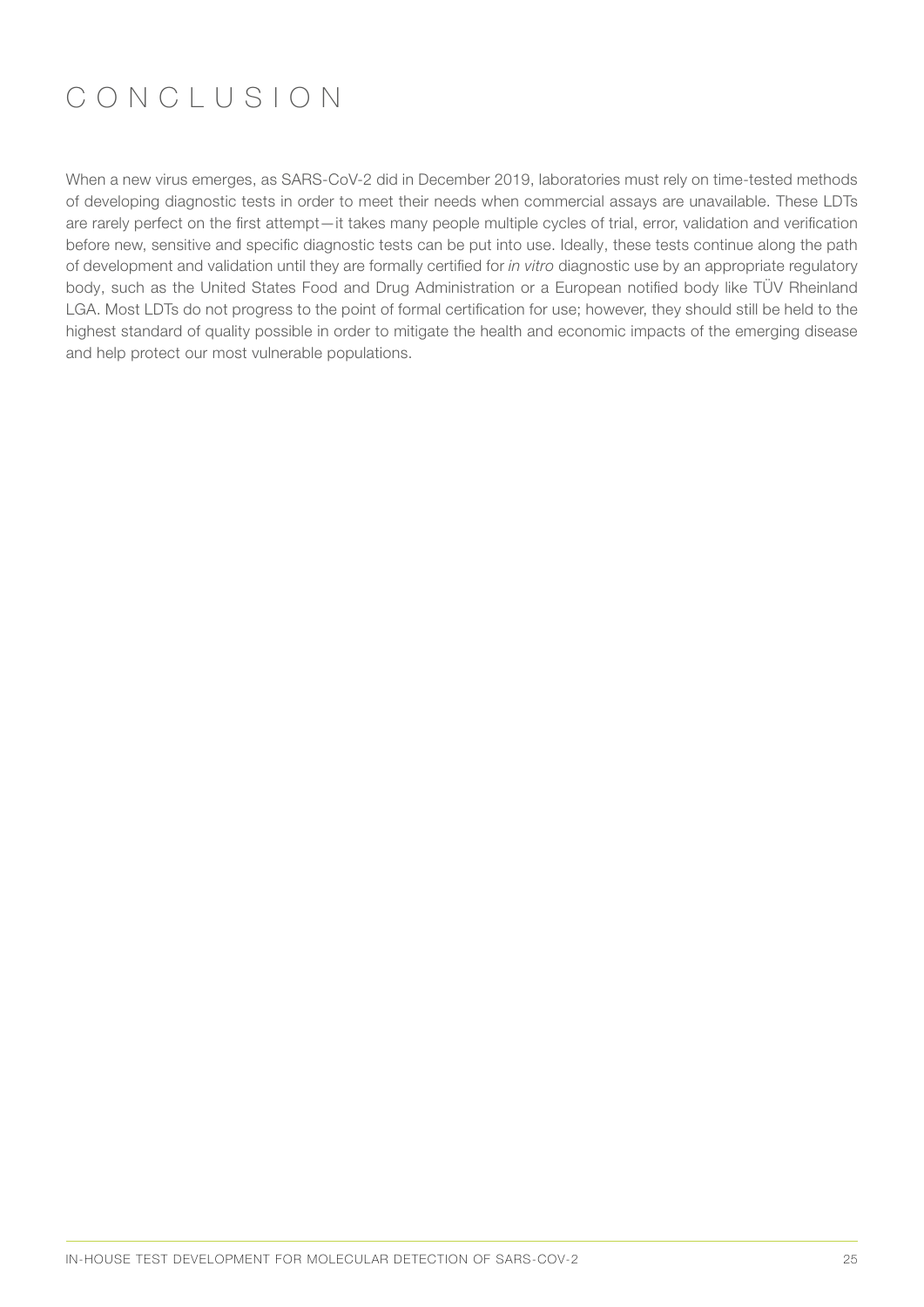# REFERENCES

- Wang D, Xu W, Wu G, Gao GF, Tan W. 2020. A novel coronavirus from patients with pneumonia in China, 2019. N Engl J Med 382:727–733. [http://www.nejm.org/](http://www.nejm.org/doi/10.1056/NEJMoa2001017) [doi/10.1056/NEJMoa2001017](http://www.nejm.org/doi/10.1056/NEJMoa2001017)
- 2. Wu C, Liu Y, Yang Y, Zhang P, Zhong W, Wang Y, Wang Q, Xu Y, Li M, Li X, Zheng M, Chen L, Li H. 2020. Analysis of therapeutic targets for SARS-CoV-2 and discovery of potential drugs by computational methods. Acta Pharm Sin B 10:766–788. [https://www.ncbi.nlm.nih.gov/pmc/articles/](https://www.ncbi.nlm.nih.gov/pmc/articles/PMC7102550/) [PMC7102550/](https://www.ncbi.nlm.nih.gov/pmc/articles/PMC7102550/)
- 3. 2019. Undiagnosed pneumonia China (HU): RFI. ProMEDmail. <https://promedmail.org/promed-post/?id=6864153>
- 4. WHO Director-General's opening remarks at the media briefing on COVID-19 - 11 March 2020. [https://www.who.](https://www.who.int/dg/speeches/detail/who-director-general-s-opening-remarks-at-the-media-briefing-on-covid-19---11-march-2020) [int/dg/speeches/detail/who-director-general-s-opening](https://www.who.int/dg/speeches/detail/who-director-general-s-opening-remarks-at-the-media-briefing-on-covid-19---11-march-2020)[remarks-at-the-media-briefing-on-covid-19---11](https://www.who.int/dg/speeches/detail/who-director-general-s-opening-remarks-at-the-media-briefing-on-covid-19---11-march-2020) [march-2020](https://www.who.int/dg/speeches/detail/who-director-general-s-opening-remarks-at-the-media-briefing-on-covid-19---11-march-2020)
- 5. Fomsgaard AS, Rosenstierne MW. 2020. An alternative workflow for molecular detection of SARS-CoV-2 – escape from the NA extraction kit-shortage, Copenhagen, Denmark, March 2020. Eurosurveillance 25:2000398. [https://www.](https://www.eurosurveillance.org/content/10.2807/1560-7917.ES.2020.25.14.2000398) [eurosurveillance.org/content/10.2807/1560-7917.](https://www.eurosurveillance.org/content/10.2807/1560-7917.ES.2020.25.14.2000398) [ES.2020.25.14.2000398](https://www.eurosurveillance.org/content/10.2807/1560-7917.ES.2020.25.14.2000398)
- 6. SARS-CoV-2 Resources NCBI. [https://www.ncbi.nlm.nih.](https://www.ncbi.nlm.nih.gov/sars-cov-2/) [gov/sars-cov-2/](https://www.ncbi.nlm.nih.gov/sars-cov-2/)
- 7. Molecular assays to diagnose COVID-19: Summary table of available protocols. [https://www.who.int/publications/m/](https://www.who.int/publications/m/item/molecular-assays-to-diagnose-covid-19-summary-table-of-available-protocols) [item/molecular-assays-to-diagnose-covid-19-summary](https://www.who.int/publications/m/item/molecular-assays-to-diagnose-covid-19-summary-table-of-available-protocols)[table-of-available-protocols](https://www.who.int/publications/m/item/molecular-assays-to-diagnose-covid-19-summary-table-of-available-protocols)
- 8. Nucleotide BLAST: Search nucleotide databases using a nucleotide query. [https://blast.ncbi.nlm.](https://blast.ncbi.nlm.nih.gov/Blast.cgi?LINK_LOC=blasthome&PAGE_TYPE=BlastSearch&PROGRAM=blastn) [nih.gov/Blast.cgi?LINK\\_LOC=blasthome&PAGE\\_](https://blast.ncbi.nlm.nih.gov/Blast.cgi?LINK_LOC=blasthome&PAGE_TYPE=BlastSearch&PROGRAM=blastn) [TYPE=BlastSearch&PROGRAM=blastn](https://blast.ncbi.nlm.nih.gov/Blast.cgi?LINK_LOC=blasthome&PAGE_TYPE=BlastSearch&PROGRAM=blastn)
- 9. Primer validation For Optimum Assay Performance PCR Guide | Sigma-Aldrich. [https://www.sigmaaldrich.com/](https://www.sigmaaldrich.com/technical-documents/articles/biology/assay-optimization-and-validation.html ) [technical-documents/articles/biology/assay-optimization](https://www.sigmaaldrich.com/technical-documents/articles/biology/assay-optimization-and-validation.html )[and-validation.html](https://www.sigmaaldrich.com/technical-documents/articles/biology/assay-optimization-and-validation.html )
- 10. Food and Drug Administration. HDPCRTM SARS-CoV-2 Assay 2 of 28 COVID-19 Emergency Use Authorization OnlyInstructions for Use HDPCRTM SARS-CoV-2 Assay. [https://](https://www.fda.gov/media/138786/download) [www.fda.gov/media/138786/download](https://www.fda.gov/media/138786/download)
- 11. International Organization for Standardization. 2012. ISO 15189: Medical laboratories-Requirements for quality and competence.
- 12. Basic Method Validation, 3rd Edition, FAQs Westgard. <https://www.westgard.com/bmv3edfaqs.htm>
- 13. Armbruster DA, Pry T. 2008. Limit of blank, limit of detection and limit of quantitation. Clin Biochem Rev 29 Suppl 1:S49- 52. [http://www.pubmedcentral.nih.gov/articlerender.](http://www.pubmedcentral.nih.gov/articlerender.fcgi?artid=PMC2556583) [fcgi?artid=PMC2556583](http://www.pubmedcentral.nih.gov/articlerender.fcgi?artid=PMC2556583)
- 14. Burd EM. 2010. Validation of laboratory-developed molecular assays for infectious diseases. Clin Microbiol Rev. American Society for Microbiology. [https://www.ncbi.nlm.nih.gov/](https://www.ncbi.nlm.nih.gov/pmc/articles/PMC2901657/) [pmc/articles/PMC2901657/](https://www.ncbi.nlm.nih.gov/pmc/articles/PMC2901657/)
- 15. WHO. 2020. Laboratory testing for 2019 novel coronavirus (2019-nCoV) in suspected human cases. [https://www.who.](https://www.who.int/publications/i/item/laboratory-testing-for-2019-novel-coronavirus-in-suspected-human-cases-20200117) [int/publications/i/item/laboratory-testing-for-2019-novel](https://www.who.int/publications/i/item/laboratory-testing-for-2019-novel-coronavirus-in-suspected-human-cases-20200117)[coronavirus-in-suspected-human-cases-20200117](https://www.who.int/publications/i/item/laboratory-testing-for-2019-novel-coronavirus-in-suspected-human-cases-20200117)
- 16. WHO. 2004. Laboratory biosafety manual, 3rd ed. Geneva. [https://www.who.int/csr/resources/publications/](https://www.who.int/csr/resources/publications/biosafety/Biosafety7.pdf) [biosafety/Biosafety7.pdf](https://www.who.int/csr/resources/publications/biosafety/Biosafety7.pdf)
- 17. Dieffenbach CW, Dveksler GS. 1993. Setting up a PCR laboratory. PCR Methods Appl. [https://genome.cshlp.org/](https://genome.cshlp.org/content/3/2/S2.full.pdf+html) [content/3/2/S2.full.pdf+html](https://genome.cshlp.org/content/3/2/S2.full.pdf+html)
- 18. Mifflin TE. Setting Up a PCR Laboratory. [http://www.dnalc.](http://www.dnalc.org/resources/BiologyAnimationLibrary.htm) [org/resources/BiologyAnimationLibrary.htm](http://www.dnalc.org/resources/BiologyAnimationLibrary.htm)
- 19. WHO. 2016. Establishment of PCR Laboratory in Developing Countries. India. [https://apps.who.int/iris/](https://apps.who.int/iris/handle/10665/249549) [handle/10665/249549](https://apps.who.int/iris/handle/10665/249549)
- 20. International Organization for Standardization. 2010. ISO/ IEC 17042: Conformity assessment-General requirements for proficiency testing.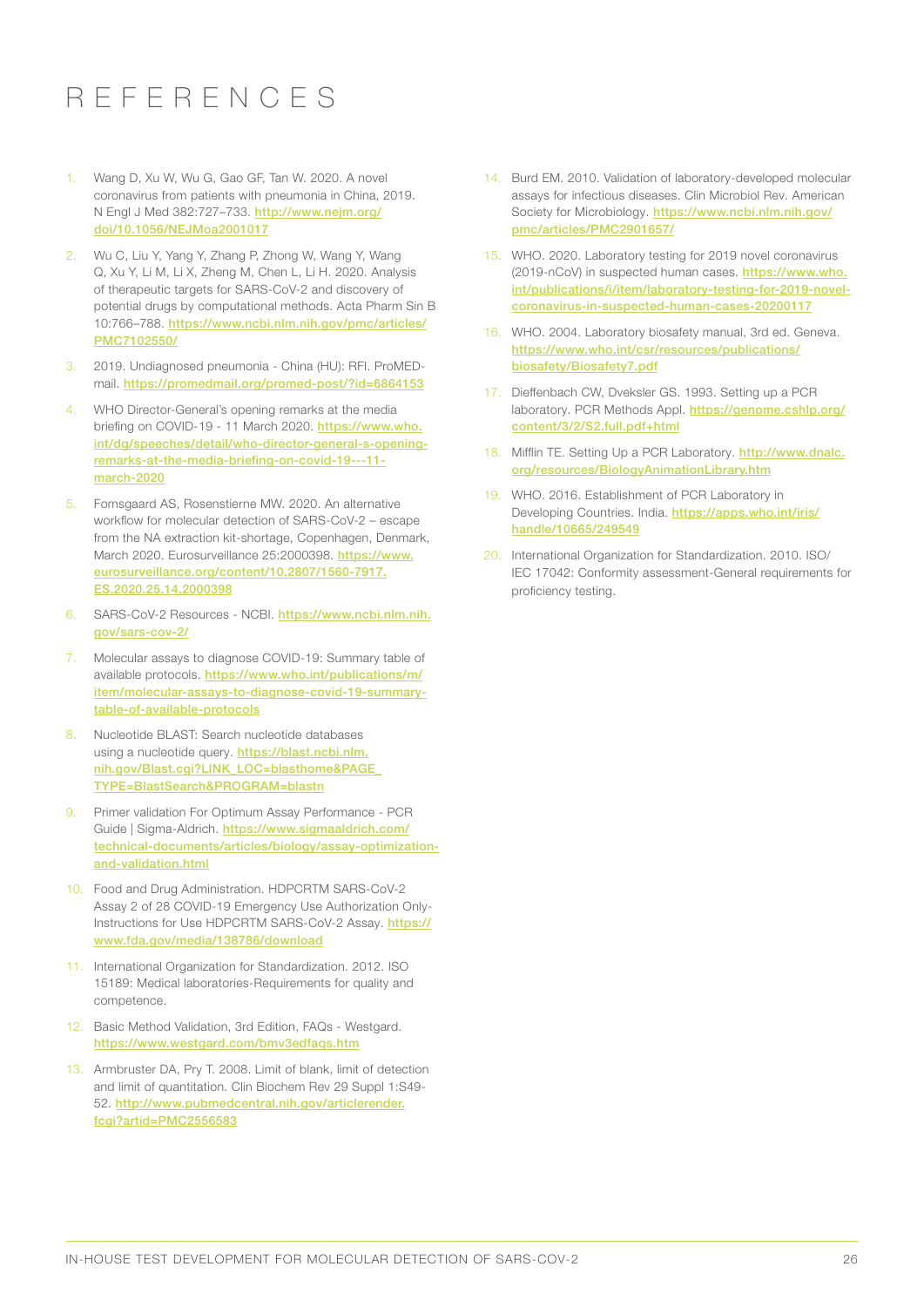## APPENDICES

- [Appendix 1:](#page-27-0) Select RNA Extraction Kits and Automated Systems
- [Appendix 2:](#page-28-0) Minimum Required Equipment
- [Appendix 3:](#page-29-0) Select real-time RT-PCR System Manufacturers
- [Appendix 4:](#page-30-0) Select Primer and Probe Designers and Synthesizers
- **[Appendix 5:](#page-31-0)** Select Master Mix Suppliers
- [Appendix 6:](#page-32-0) Contamination-Prevention Practices
- [Appendix 7:](#page-35-0) Select COVID-19 Proficiency Test Providers

DISCLAIMER: The systems, suppliers, services, and products listed in these appendices are a small sample of the resources available for global purchase and distribution. The lists are being provided as a convenience and for informational purposes only; they do not constitute an endorsement or an approval by the authors of any of the products, services or opinions of the corporations or organizations listed. Additional lines are provided in the tables to allow the users of this guide to make note of any additional systems, suppliers, or products they use or with which they are familiar.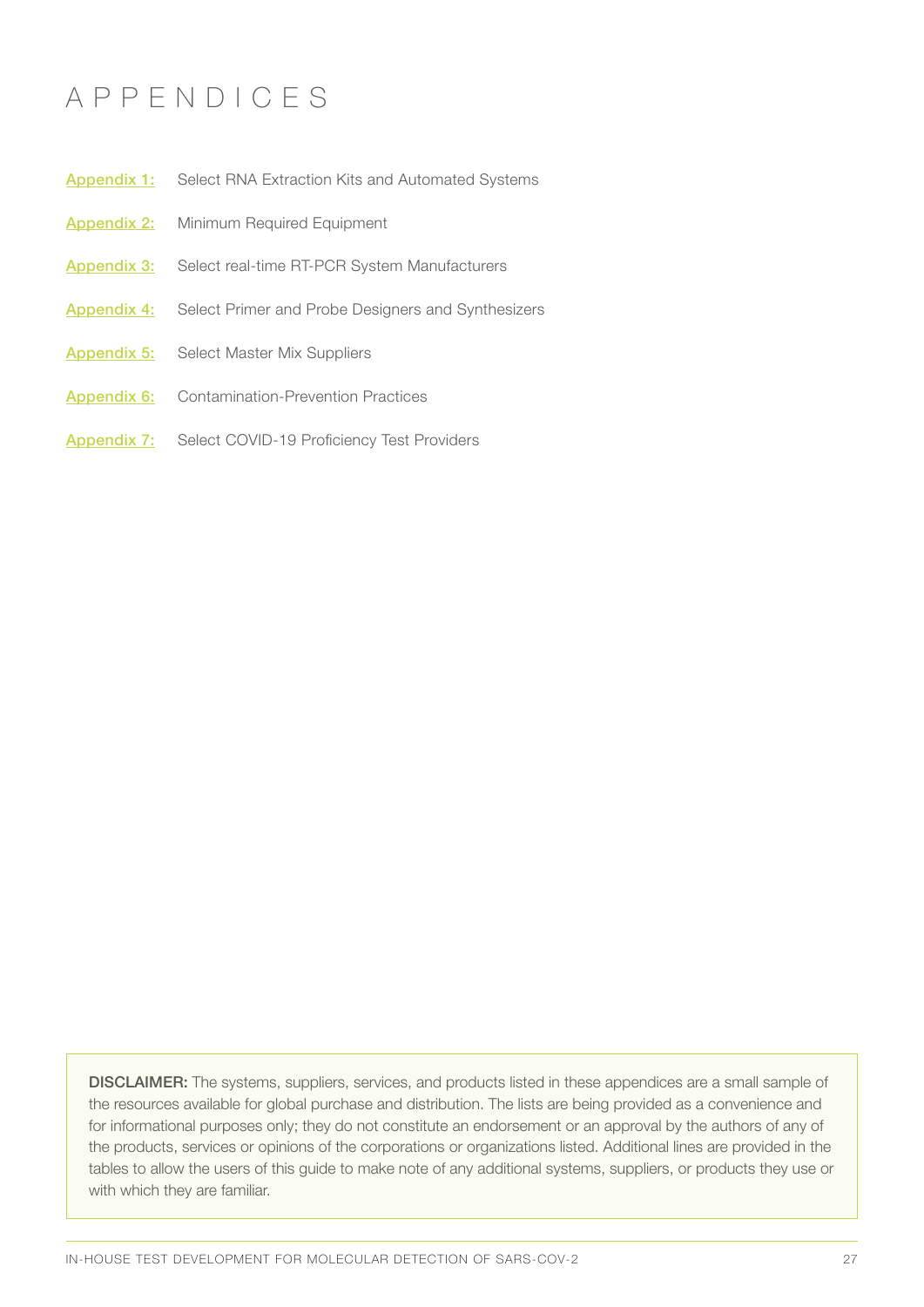## <span id="page-27-0"></span>APPENDIX 1: S E L E C T R N A E X T R A C T I O N K I T S A N D AUTOMATED SYSTEMS

| <b>Manual Extraction Kits</b> |                                     |                                                                                                                                                                     |  |  |
|-------------------------------|-------------------------------------|---------------------------------------------------------------------------------------------------------------------------------------------------------------------|--|--|
| Manufacturer                  | <b>Example kit</b>                  | Website                                                                                                                                                             |  |  |
| <b>Beckman Coulter</b>        | RNAdvance Viral                     | https://www.beckman.com/reagents/genomic/rna-isolation/<br>viral                                                                                                    |  |  |
| Invitek Molecular             | Invisorb Spin Virus RNA<br>Mini Kit | https://www.invitek-molecular.com/products/infectious-<br>diseases.html                                                                                             |  |  |
| Qiagen                        | QIAamp Viral RNA Mini<br>Kit        | https://www.qiagen.com/us/products/diagnostics-and-<br>clinical-research/sample-processing/qiaamp-viral-rna-mini-<br>kit/#orderinginformation                       |  |  |
| Roche                         | <b>High Pure</b>                    | https://lifescience.roche.com/en_us/search-results.<br>html?searchTerm=high%20pure                                                                                  |  |  |
| Thermo Fisher Scientific      | Purel ink™ RNA Mini<br>Kit          | https://www.thermofisher.com/us/en/home/life-science/dna-<br>rna-purification-analysis/rna-extraction/rna-types/total-rna-<br>extraction/purelink-rna-mini-kit.html |  |  |
| Takara                        | NucleoSpin/<br>NucleoMag Virus      | https://www.takarabio.com/products/nucleic-acid-<br>purification/viral-dna-and-rna-purification-kits                                                                |  |  |

| <b>Automated Extraction Systems</b> |                                          |                                                                                                                                                          |
|-------------------------------------|------------------------------------------|----------------------------------------------------------------------------------------------------------------------------------------------------------|
| Manufacturer                        | <b>Example kit</b>                       | Website                                                                                                                                                  |
| bioMérieux                          | <b>NUCLISENS®</b><br>easyMAG®            | https://www.biomerieux-usa.com/clinical/nuclisens-easymag                                                                                                |
| Perkin Flmer                        | Chemagi Prepito <sup>®</sup>             | https://www.perkinelmer.com/product/chemagic-<br>prepito-2022-0030                                                                                       |
| Qiagen                              | EZ1 Advanced XL,<br>QIAcube, QIAsymphony | https://www.qiagen.com/us/products/instruments-and-<br>automation/nucleic-acid-purification/                                                             |
| Roche                               | MagNA Pure                               | https://lifescience.roche.com/en_us/brands/magnapure.<br>html#magna-pure-systems                                                                         |
| Thermo Fisher Scientific            | KingFisher                               | https://www.thermofisher.com/us/en/home/life-science/dna-<br>rna-purification-analysis/automated-purification-extraction/<br>kingfisher-instruments.html |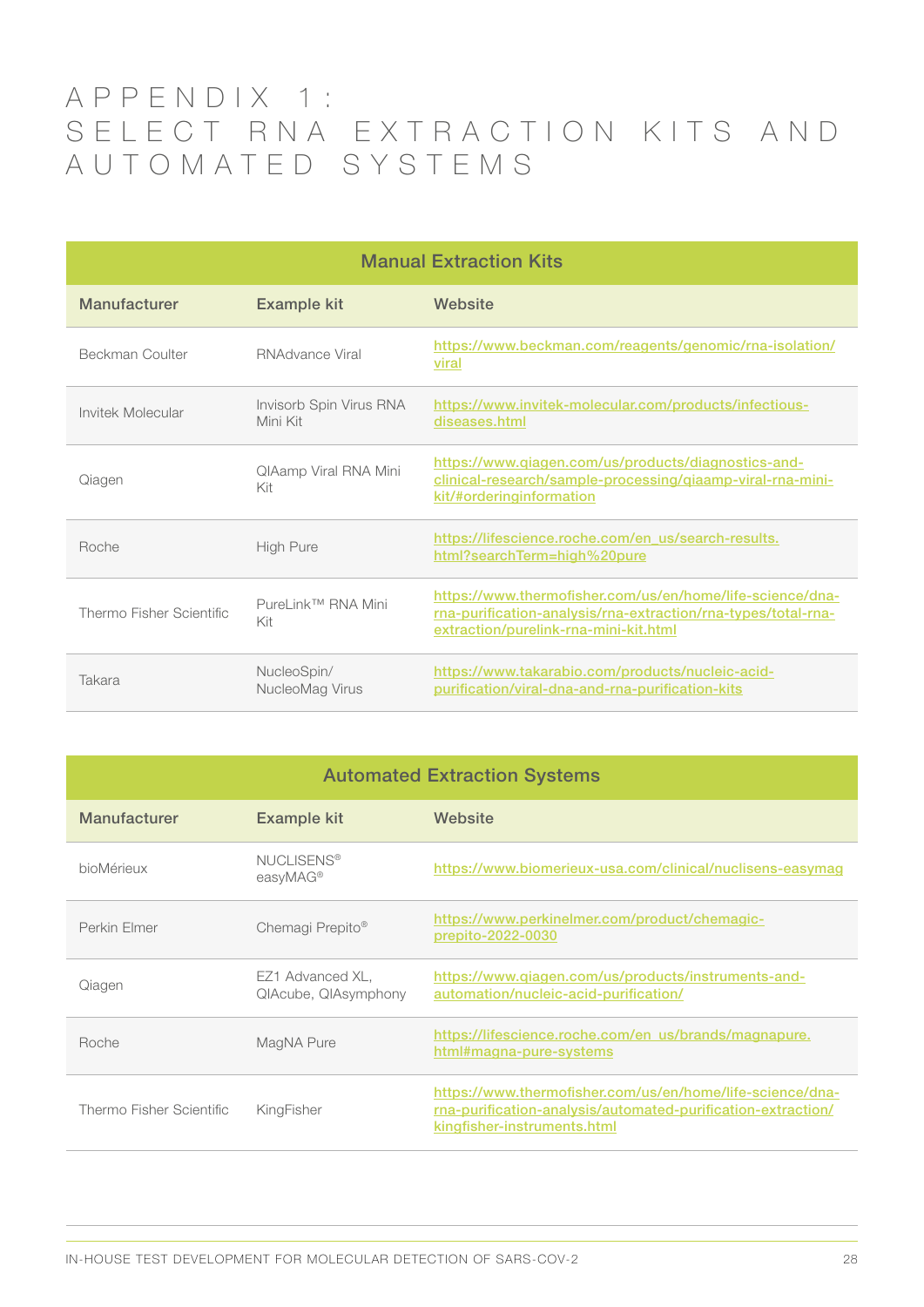## <span id="page-28-0"></span>APPENDIX 2: MINIMUM REQUIRED EQUIPMENT

| <b>Pre-Amplification</b>                            | <b>Nucleic Acid Extraction</b>                                                                                       | <b>Amplification &amp; Detection</b>                                                                   |
|-----------------------------------------------------|----------------------------------------------------------------------------------------------------------------------|--------------------------------------------------------------------------------------------------------|
| Dedicated micropipettes                             | Dedicated micropipettes                                                                                              | Dedicated micropipettes                                                                                |
| $-20^{\circ}$ C freezer                             | $-20^{\circ}$ C freezer                                                                                              | $-20^{\circ}$ C freezer                                                                                |
| PCR workstation ("dead air" box or<br>laminar flow) | Biosafety cabinet (class II A2, class<br>II B2, class II C1, or class III) or<br>negative-pressure portable glovebox | Biosafety cabinet (class II A2, class II<br>B2, or class II C1)                                        |
| Vortex                                              | Vortex                                                                                                               | Real-time PCR system                                                                                   |
| Microcentrifuge                                     | Automated nucleic acid extraction<br>system or microcentrifuge (aerosol<br>containment lid preferred)                | Standard thermocycler (gradient<br>temperature preferred)                                              |
|                                                     |                                                                                                                      | Gel electrophoresis system (power<br>supply, running chamber, casting tray<br>& combs or precast gels) |
|                                                     |                                                                                                                      | Microwave (if preparing own gels)                                                                      |
|                                                     |                                                                                                                      | Balance (if preparing own gels)                                                                        |
|                                                     |                                                                                                                      | UV light table or gel imaging system                                                                   |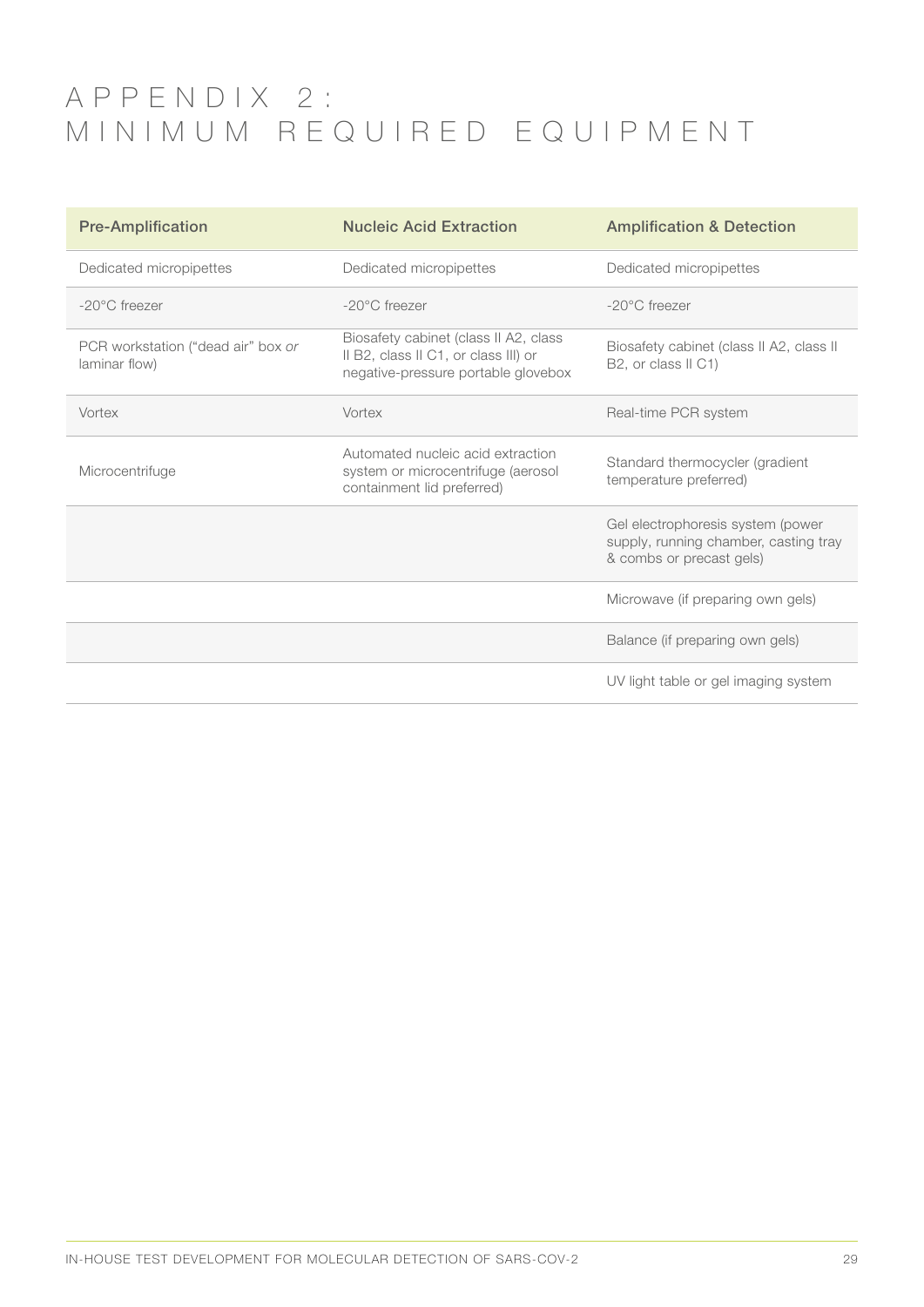## <span id="page-29-0"></span>APPENDIX 3: S E L E C T R E A L - T I M E R T - P C R S Y S T E M MANUFACTURERS

| Manufacturer                 | <b>Example system</b>                 | Website                                                                                                                                                                           |
|------------------------------|---------------------------------------|-----------------------------------------------------------------------------------------------------------------------------------------------------------------------------------|
| Agilent                      | Mx3000P                               | https://www.agilent.com/en/product/real-time-pcr-(qpcr)/<br>real-time-pcr-(qpcr)-plastics-supplies/plastics-supplies-for-<br>mx3000p-3005p-qpcr-system/mx3000p-qpcr-system-232710 |
| <b>Applied Biosystems</b>    | ABI 7500/7500 Fast Dx,<br>QuantStudio | https://www.thermofisher.com/us/en/home/life-science/pcr/<br>real-time-pcr/real-time-pcr-instruments.html                                                                         |
| <b>Bio Molecular Systems</b> | Mic.                                  | https://biomolecularsystems.com/mic-qpcr/                                                                                                                                         |
| Bio-Bad                      | CFX96                                 | https://www.bio-rad.com/en-us/category/real-time-<br>pcr-detection-systems?ID=059db09c-88a4-44ad-99f8-<br>78635d8d54db                                                            |
| Roche                        | LightCycler 2.0,<br>LightCycler 96    | https://lifescience.roche.com/en_us/brands/realtime-pcr-<br>overview.html#gpcr-instruments                                                                                        |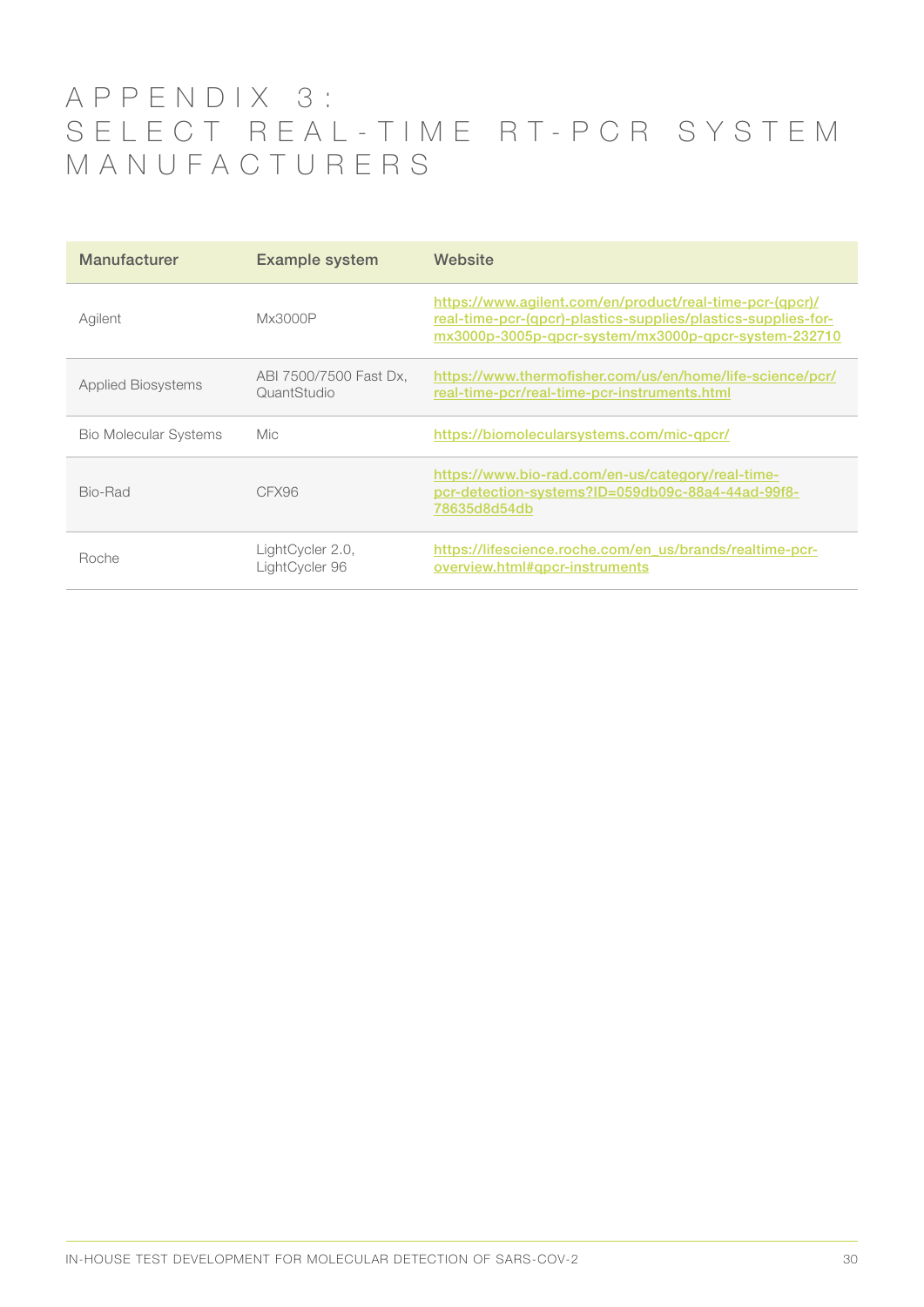## <span id="page-30-0"></span>APPENDIX 4: S E L E C T P R I M E R A N D P R O B E DESIGNERS AND SYNTHESIZERS

|                                                                  | <b>Automated Extraction Systems</b>              |
|------------------------------------------------------------------|--------------------------------------------------|
| <b>Company Name</b>                                              | Website                                          |
| National Center for Biotechnology<br>Information (United States) | https://www.ncbi.nlm.nih.gov/tools/primer-blast/ |

| <b>Primer and Probe Design and Synthesis</b> |                                                                                                                                              |
|----------------------------------------------|----------------------------------------------------------------------------------------------------------------------------------------------|
| <b>Company Name</b>                          | Website                                                                                                                                      |
| <b>BioCat</b>                                | https://www.biocat.com/genomics/real-time-pcr-custom-probes-and-primers                                                                      |
| <b>Furofins Genomics</b>                     | https://www.eurofinsgenomics.eu/en/dna-rna-oligonucleotides/                                                                                 |
| Eurogentec                                   | https://www.eurogentec.com/en/custom-manufacturing                                                                                           |
| GenScript                                    | https://www.genscript.com/molecular-biology-service.html?src=pullmenu                                                                        |
| IDT                                          | https://www.idtdna.com/Primerquest/Home/Index                                                                                                |
| OriGene                                      | https://www.origene.com/products/gene-expression/gpcr/primer-pairs                                                                           |
| Sigma Aldrich                                | https://www.sigmaaldrich.com/technical-documents/articles/biology/<br>oligoarchitect-online.html                                             |
| Thermo Fisher Scientific                     | https://www.thermofisher.com/us/en/home/life-science/oligonucleotides-<br>primers-probes-genes/applied-biosystems-custom-primers-probes.html |
| <b>Tib MolBiol</b>                           | https://www.tib-molbiol.com/                                                                                                                 |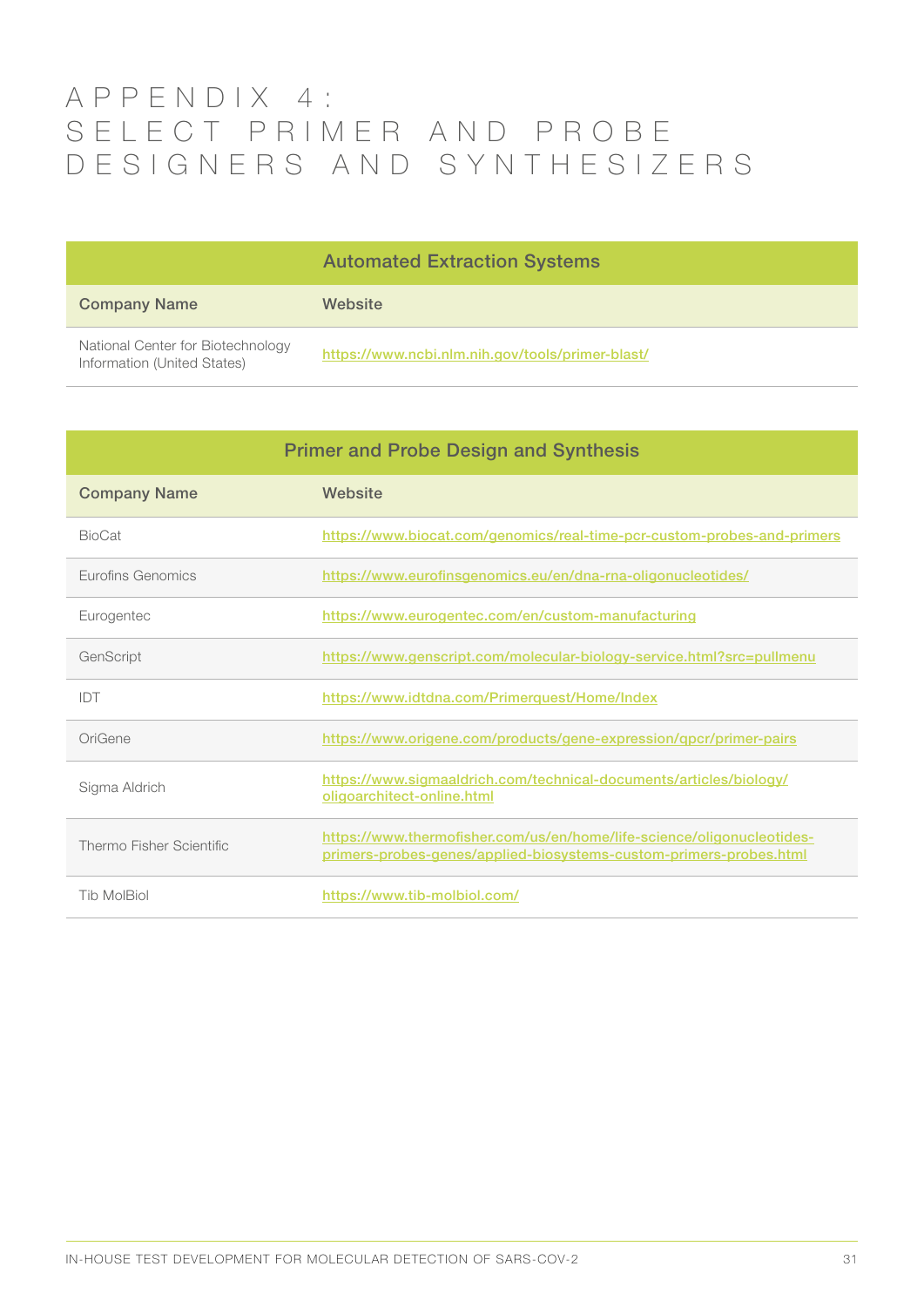## <span id="page-31-0"></span>APPENDIX 5: SELECT MASTER MIX SUPPLIERS

| <b>Name</b>              | Website                                                                                                                                 |
|--------------------------|-----------------------------------------------------------------------------------------------------------------------------------------|
| Bio-Bad                  | https://www.bio-rad.com/en-us/category/pcr-reagents-gpcr-<br>reagents?ID=M87EKA15                                                       |
| GeneOn                   | https://www.geneon.net/products/rt-pcr-reverse-transcription/lyophilized-<br>mastermix-for-rt-pcr-1/                                    |
| Norgen Biotek            | https://norgenbiotek.com/category/pcr-mastermix                                                                                         |
| Promega                  | https://www.promega.com/products/pcr/                                                                                                   |
| Takara                   | https://www.takarabio.com/products/pcr/pcr-master-mixes                                                                                 |
| Techne                   | http://www.techne.com/product.asp?dsl=7085                                                                                              |
| Thermo Fisher Scientific | https://www.thermofisher.com/us/en/home/life-science/pcr/real-time-pcr/<br>real-time-pcr-reagents/one-step-real-time-rt-master-mix.html |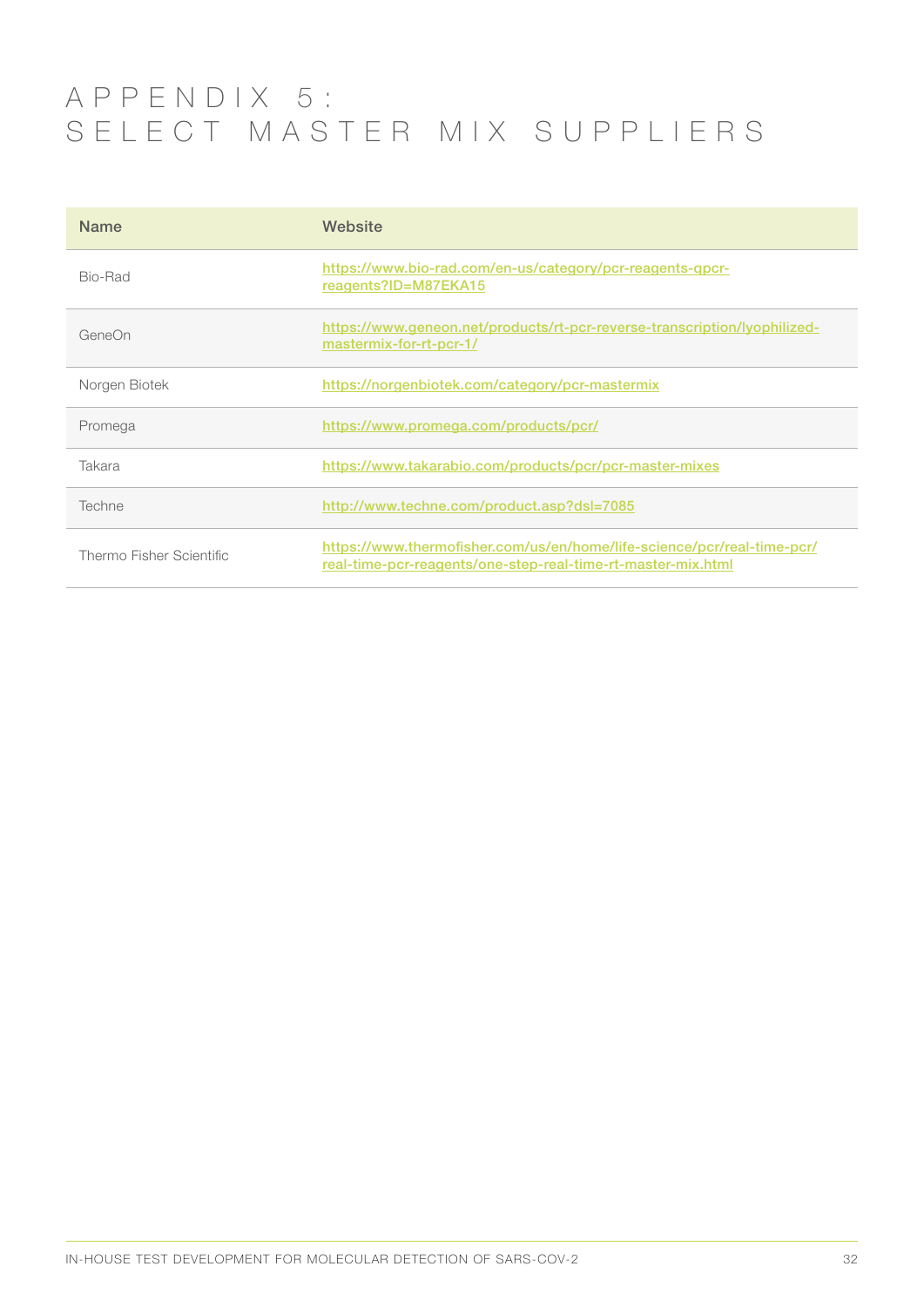## <span id="page-32-0"></span>APPENDIX 6: C O N T A M I N A T I O N - P R E V E N T I O N PRACTICES

## AREA 1: PRE-AMPLIFICATION AREA

#### The following precautions are recommended:

- Daily workflows should be planned to ensure no reentry into Area 1 if Areas 2 or 3 were entered
- + Absolutely no specimens or amplicons are to be brought in or allowed to enter this room
- + No reagents removed from this room should be brought back into this room
- + No cellphones/laptops/private belongings should be brought in or used in this room
- + Pipettes and other required instruments should always be kept in this area and used exclusively for pre-PCR activities
- Each component should be set aside before working with the next component to avoid contamination of the preceding component with subsequent solutions
- + If multiple rounds of PCR's on various platforms are to be conducted on the same day, all master mixes must be prepared consecutively and taken to the template addition area.
- + All cleaning supplies and brooms for this room should be stored in this room
- + Routine laboratory cleaning staff should not have access to this room so that contaminants from other areas are not unknowingly tracked in.

#### Weekly cleaning of the pre-amplification room

- + At the end of each week, the pre-amplification room must be thoroughly cleaned.
- + Cleaning should be top-to-bottom, starting with the bench tops and finishing with the floor.
- + Once the upper surfaces have been cleaned, the floor should be swept with a broom.
- + The floor should be mopped with 1% sodium hypochlorite, first using the leftover diluted bleach, and then preparing more 1% sodium hypochlorite if needed.
- + Clean the mop under running water
- + Spray and mop the floor with 70% alcohol.

#### Cleaning Bench tops including pipettes & PCR equipment

#### Daily method:

- + Put on protective clothing, mask and gloves.
- + Clean the bench tops and PCR equipment thoroughly before work is done in this room.
- + As directed above, use 1% sodium hypochlorite first, followed after an interval of 30 seconds by 70% ethanol.
- + After cleaning, the master mixes for the day should be prepared.
- + Once the reagents have been made, the surfaces and PCR equipment should be cleaned again.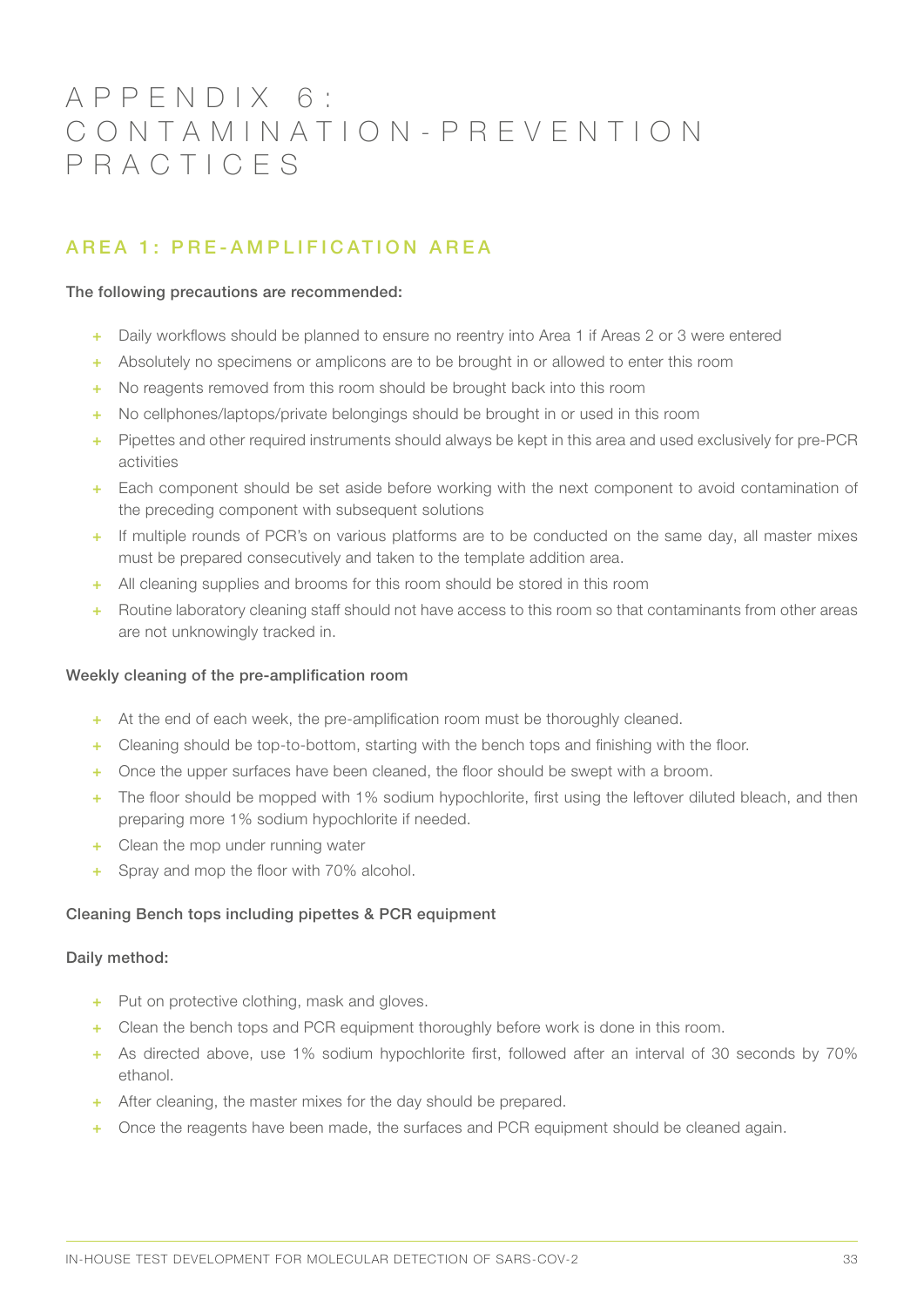## A R E A 2 : N U C LEIC A C I D EXTRACTION AREA

#### Weekly cleaning

At the end of each week, the nucleic acid extraction area must be thoroughly cleaned. Cleaning should be top-to-bottom, starting with the bench tops and finishing with the floor. Once the upper surfaces have been cleaned, the floor should be swept with a broom. The floor should be mopped with 1% sodium hypochlorite, first using the leftover diluted bleach and then preparing more 1% sodium hypochlorite if needed.

- + Clean the mop under running water.
- + Spray and mop the floor with 70% alcohol.

#### Biological Safety Cabinet (BSC)

#### Daily method:

- + Put on protective clothing, mask and gloves.
- + Clean the BSC thoroughly before and after each batch of specimens.
- + 1% sodium hypochlorite should be used first, followed by 70% ethanol after an interval of 30 seconds.
- + Clean the glass panel as well. Switch the hood's light off after cleaning.

#### Weekly method:

- + Put on protective clothing, mask and gloves.
- + Prepare sufficient paper or roller towels with 1% sodium hypochlorite and 70% ethanol.
- + Remove the inner working surface of the BSC and clean it and the entire interior of the BSC thoroughly with 1% sodium hypochlorite and 70% ethanol as described above.
- + The glass window of the hood should be cleaned to ensure that all smudging and smears on the glass are eliminated.
- + Replace the metal inner working surface of the BSC.
- + After cleaning is completed, perform a smoke test to ensure that the BSC is functioning properly, i.e. the smoke must be "sucked" into the vents and NOT escape into the outside environment.

## AREA 3: AMPLIFICATION & DETECTION AREA(S)

#### Weekly cleaning of the amplification area(s)

- + At the end of each week, the amplification room must be thoroughly cleaned.
- + Cleaning should be top-to-bottom, starting with the bench tops and finishing with the floor.
- + Once the upper surfaces have been cleaned, the floor should be swept with a broom.
- + The floor should be mopped with 1% sodium hypochlorite, first using the leftover diluted bleach and then preparing more 1% sodium hypochlorite if needed.
- + Clean the mop under running water.
- + Spray and mop the floor with 70% alcohol.
- + The used tips and completed PCR tubes and 96-well plates must be placed in appropriate waste buckets and autoclaved to destroy any contaminating amplicons.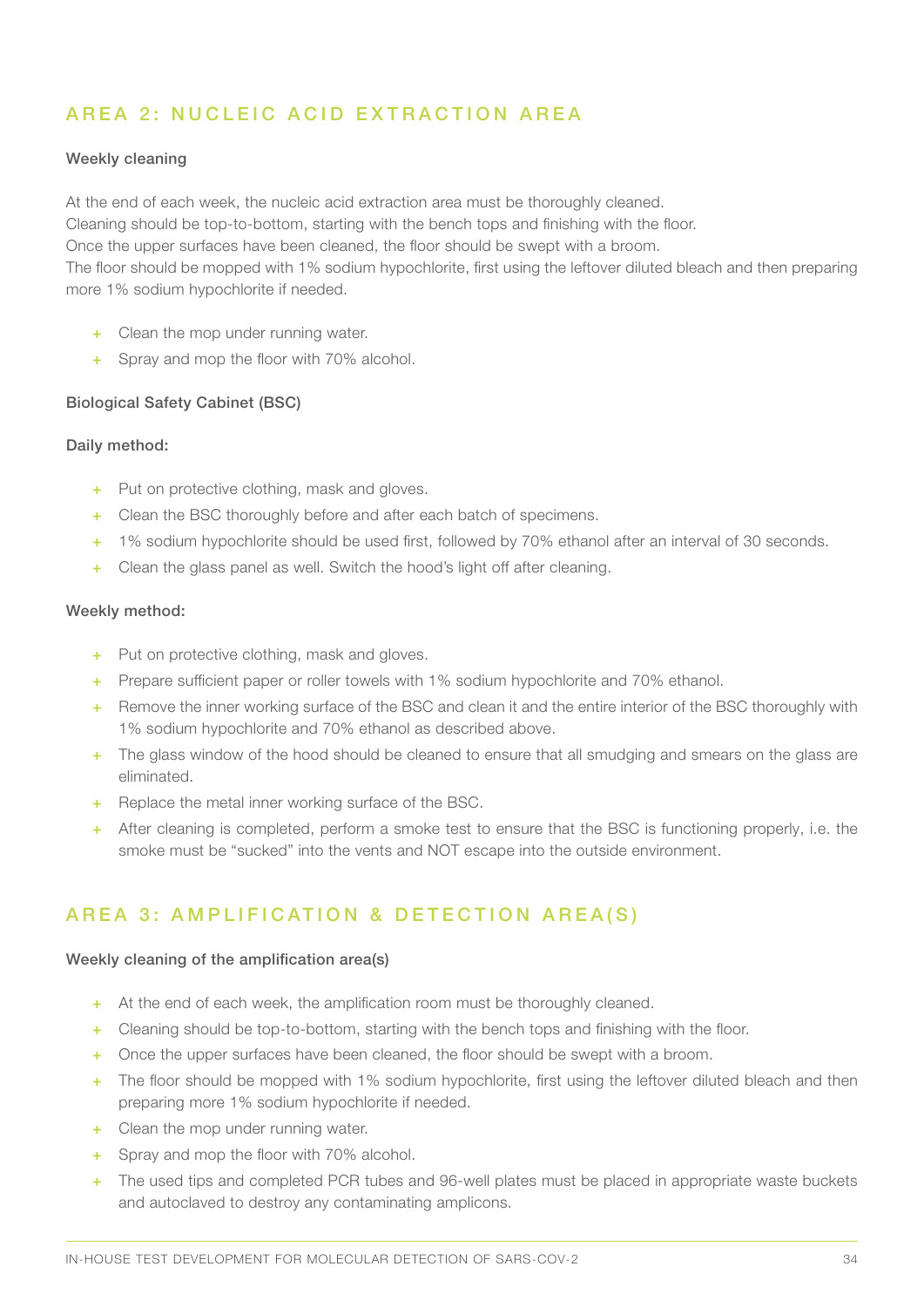#### Bench tops including thermal cycler, pipettes & PCR equipment

#### Daily method:

- + Put on protective clothing, mask and gloves.
- + Clean the bench tops and PCR equipment thoroughly before the work is done in this room.
- + As directed above, use 1% sodium hypochlorite first, followed after an interval of 30 seconds by 70% ethanol.
- + Carefully add the template material to each reaction tube and place the tubes in the thermal cycler or seal the 96-well plate with plastic foil and insert the sealed plate into the thermal cycler.
- + After starting the thermal cycler run, clean the bench tops and PCR equipment as above.

#### Thermal cycler (PCR machine)

#### Weekly method:

- + Put on protective clothing, mask and gloves.
- + Clean the exterior of the thermal cycler thoroughly.
- + Use 1% sodium hypochlorite or Contrad® first, followed after an interval of 30 seconds by 70% ethanol.